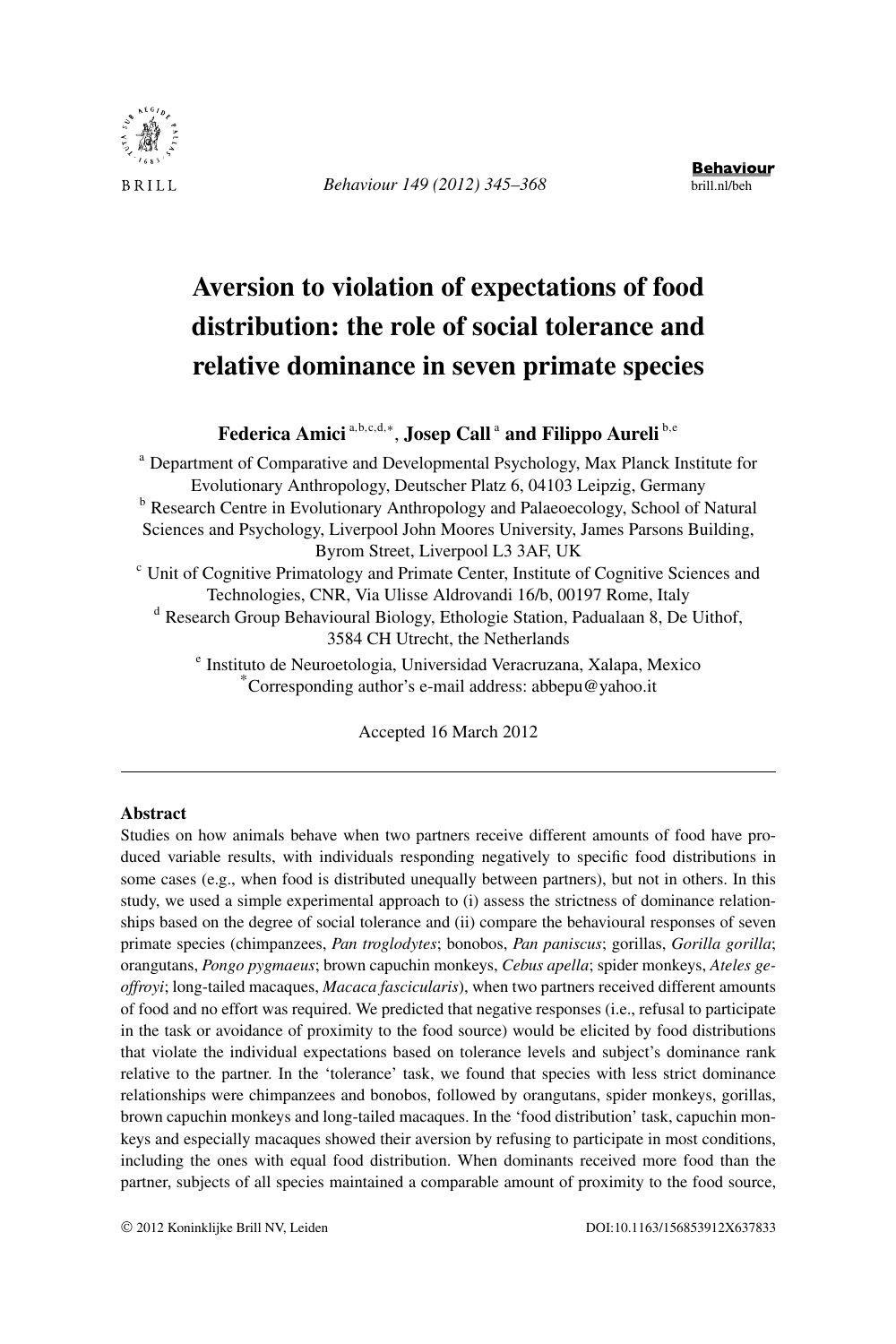possibly reflecting the general acceptance of such a food distribution across species. When dominants received less than or as much as their partners, dominant capuchin monkeys maintained less proximity than other species, possibly because having different expectations of food distributions (i.e., more/all food to the dominant). Our study highlights the importance of the species' degree of social tolerance and the relative dominance rank between partners in the study of violation of expectations of different food distributions.

#### **Keywords**

social tolerance, comparative cognition, great apes, spider monkeys, capuchin monkeys, longtailed macaques.

# **1. Introduction**

In the last decade, much research effort has been devoted to study how animals behave when two individuals are presented with different amounts of food. Typically, these studies have investigated whether individuals respond negatively to receiving an outcome differing from that of their partners by refusing to accept the reward or by stopping to participate in the test. Responding in such a manner to a disadvantageous reward distribution might increase individuals' relative fitness as compared with individuals who do not, if repeated opportunities for interaction are available in the long term (Brosnan & de Waal, 2004; Brosnan et al., 2011). Although rejecting unequal food distributions goes against the assumptions of traditional economics, because fitness maximization implies individuals to take whatever they are given regardless of what their partners are given, in the long term, showing aversion to food distributions that violate expectations would indeed keep individuals from being taken advantage of (de Waal, 2006).

Most experimental studies on responses to food distribution have focused on inequity aversion, i.e., on how individuals resist inequitable outcomes (Fehr & Schmidt, 1999). In these studies, subjects typically have to make an effort to receive less valuable food (LVF) in exchange for tokens, but their partners are either given the same LVF or a more valuable food (MVF; e.g., Brosnan & de Waal, 2003). With this procedure, subjects appear to be less likely to exchange a token for LVF when the partner is given MVF, possibly as a result of comparing their own rewards with those of others and refusing to complete interactions when conditions are perceived as unfair (Brosnan & de Waal, 2003, 2006). Although other studies have produced different results and their interpretations are not univocal (e.g., Braeuer et al., 2006, 2009; Silberberg et al., 2009), evidence is being gathered that subjects' effort to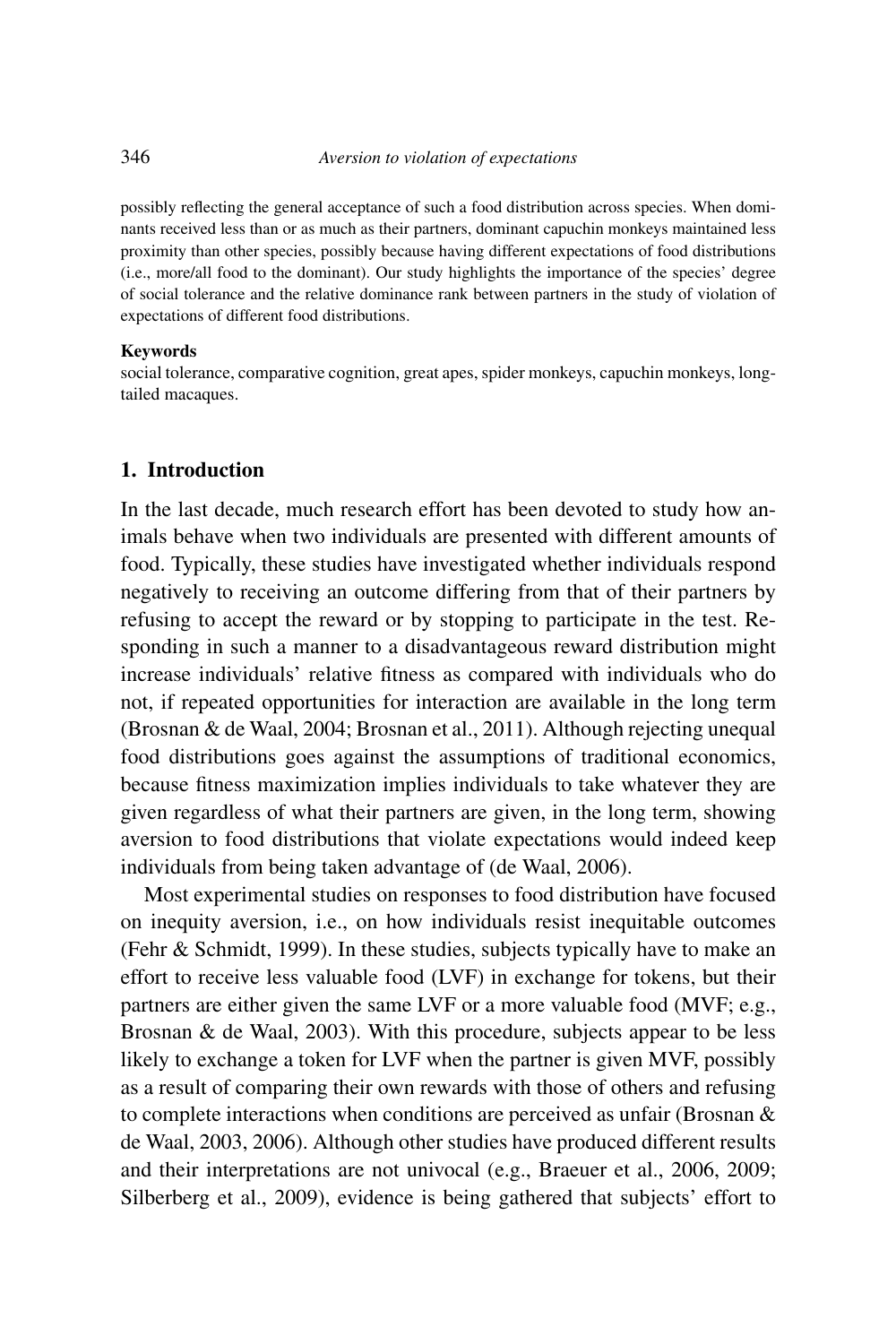obtain food is necessary (although not sufficient) to solicit subjects' aversion to unequal food distributions (e.g., Brosnan & de Waal, 2006; Dindo & de Waal, 2007; van Wolkenten et al., 2007; Neiworth et al., 2009; Brosnan et al., 2010; Takimoto & Fujita, 2011; Massen et al., 2012). When effort is required, primates appear to perceive the events differently from when no effort is required. Whereas receiving food after some effort may induce a comparison of benefits and costs among partners (and create aversion to unfair food distributions), receiving food at no cost may resemble normal feeding situations, in which food is often unequally distributed among partners (Dindo & de Waal, 2007; van Wolketen et al., 2007; Talbot et al., 2011).

Consequently, aversion to specific food distributions has also been investigated when two subjects receive different amounts of food and no effort (e.g., token exchange) is required. In this situation, capuchin monkeys and great apes who receive LVF spend more time in proximity to the food source and show less aversion when the partner is given MVF than when there is no partner or the partner is also given LVF (Braeuer et al., 2006; Dindo & de Waal, 2006; Dubreuil et al., 2006). In contrast to the change in behaviour seen in these studies, others have found that individuals do not respond differently to unequal food distributions when no effort is required, although they may when effort is included (e.g., chimpanzees: Brosnan et al., 2010; squirrel monkeys: Talbot et al., 2011; see also Neiworth et al., 2009, on cotton-top tamarins). Surprisingly, most of these studies do not analyse separately the behaviour of the dominant and subordinate subjects, although some of them have evidenced important differences between dominants and subordinates in terms of their aversion to food distributions (e.g., Braeuer et al., 2006 on great apes; Brosnan et al., 2010 on chimpanzees; Massen et al., 2012 on longtailed macaques; but see Takimoto & Fujita, 2011 on capuchin monkeys). In great apes, for example, dominants show more aversion than subordinates when partners receive MVF, possibly because they are not used to receive LVF during every-day competitive interactions with other partners (Braeuer et al., 2006).

In this respect, de Waal (1996) crucially proposed that primates might develop a set of expectations about the way in which they should be treated and how resources should be divided. Deviations from these expectations would lead to negative responses, like subordinates avoiding proximity to the food source or refusing food, and dominants being aggressive. The strictness of dominance relationships based on the degree of social tolerance could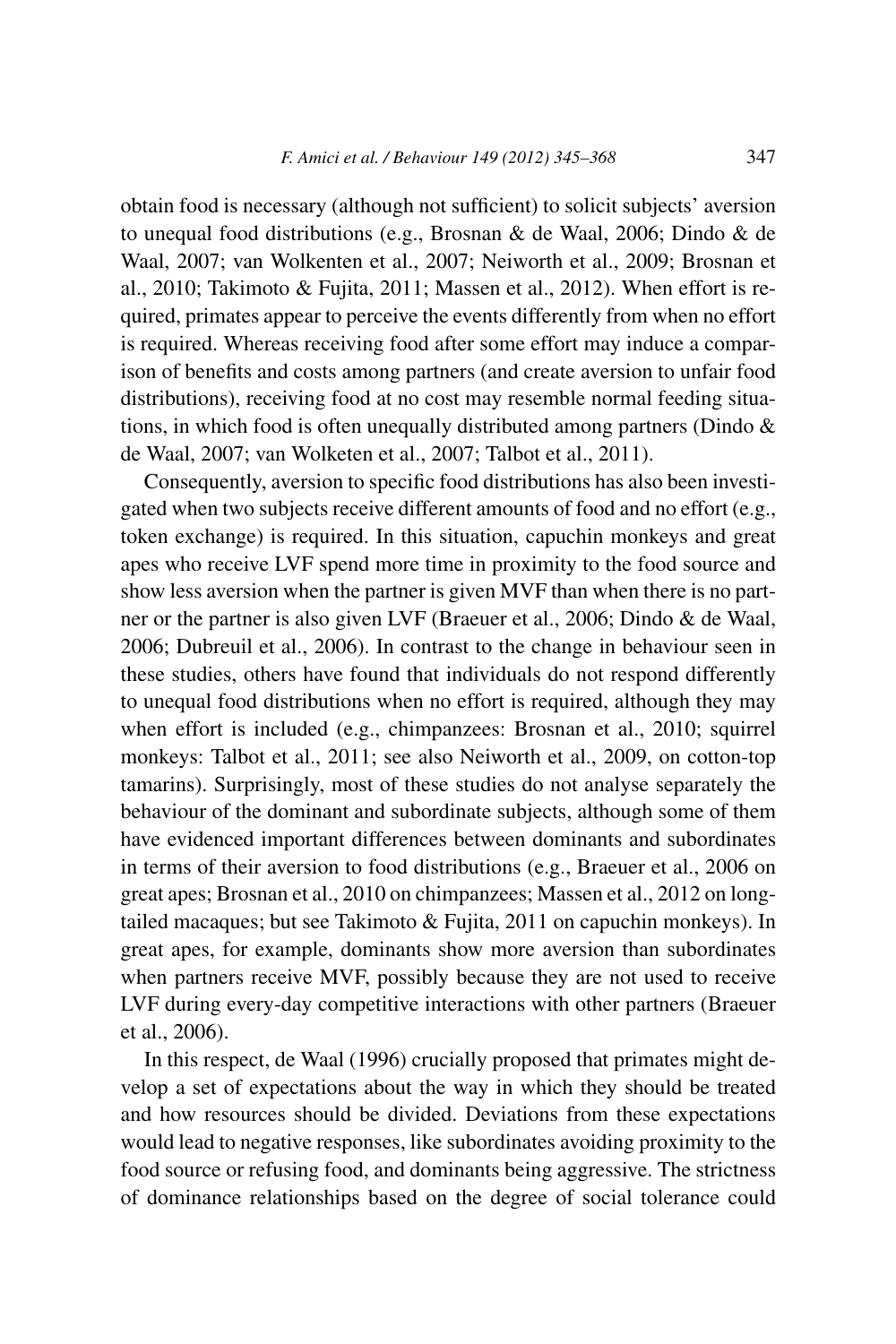influence a species' expectations and, therefore, when and how subjects negatively respond to outcomes that are perceived as unexpected. Therefore, in more despotic species subordinates do not expect to receive anything from more dominant partners, whereas in more tolerant species subordinates usually receive some share of resources or can protest against dominants without much fear of retribution, so that their expectations about distribution of food resources might be more equitable than in more despotic species (de Waal, 1996, 2006; Brosnan, 2006). For example, species characterized by higher levels of social tolerance, like bonobos, should have more equitable expectations of food distributions (Hare et al., 2007; Braeuer et al., 2009). However, no systematic comparative studies have so far been conducted to support this hypothesis.

The aim of the present study was, therefore, to examine the effect of species' strictness of dominance relationships in the responses to different food distributions between partners in seven primate species: chimpanzees (*Pan troglodytes*), bonobos (*Pan paniscus*), gorillas (*Gorilla gorilla*), orangutans (*Pongo pygmaeus*), brown capuchin monkeys (*Cebus apella*), spider monkeys (*Ateles geoffroyi*) and long-tailed macaques (*Macaca fascicularis*). For this purpose, we experimentally assessed the degree of strictness of dominance relationships in each species by testing the degree of social tolerance between two individuals when juice was made accessible to both of them. Then, we tested for inter-specific differences in individuals' responses when their partners in a dyad received different amounts of food. Considering the discrepancy in the results so far obtained (see above), the design of our task was maintained as simple as possible to avoid introducing possible confounding factors in terms of inter-specific differences in the cognitive abilities required to understand the task. We used different quantities of food when distributing food to the subject, and not different types of food, in order to avoid that the magnitude of food preferences, which might not be universal across species, may mask inter-specific differences (e.g., Brosnan & de Waal, 2006; Roma et al., 2006).

If expectations of food distribution differ across species depending on the strictness of dominance relationships and negative responses are elicited by distributions that violate these expectations, dominant subjects are predicted to show aversion whenever receiving less than expected (i.e., dominants expecting much more food in highly despotic species and slightly more or the same amount of food as subordinates in more tolerant species). Subordinate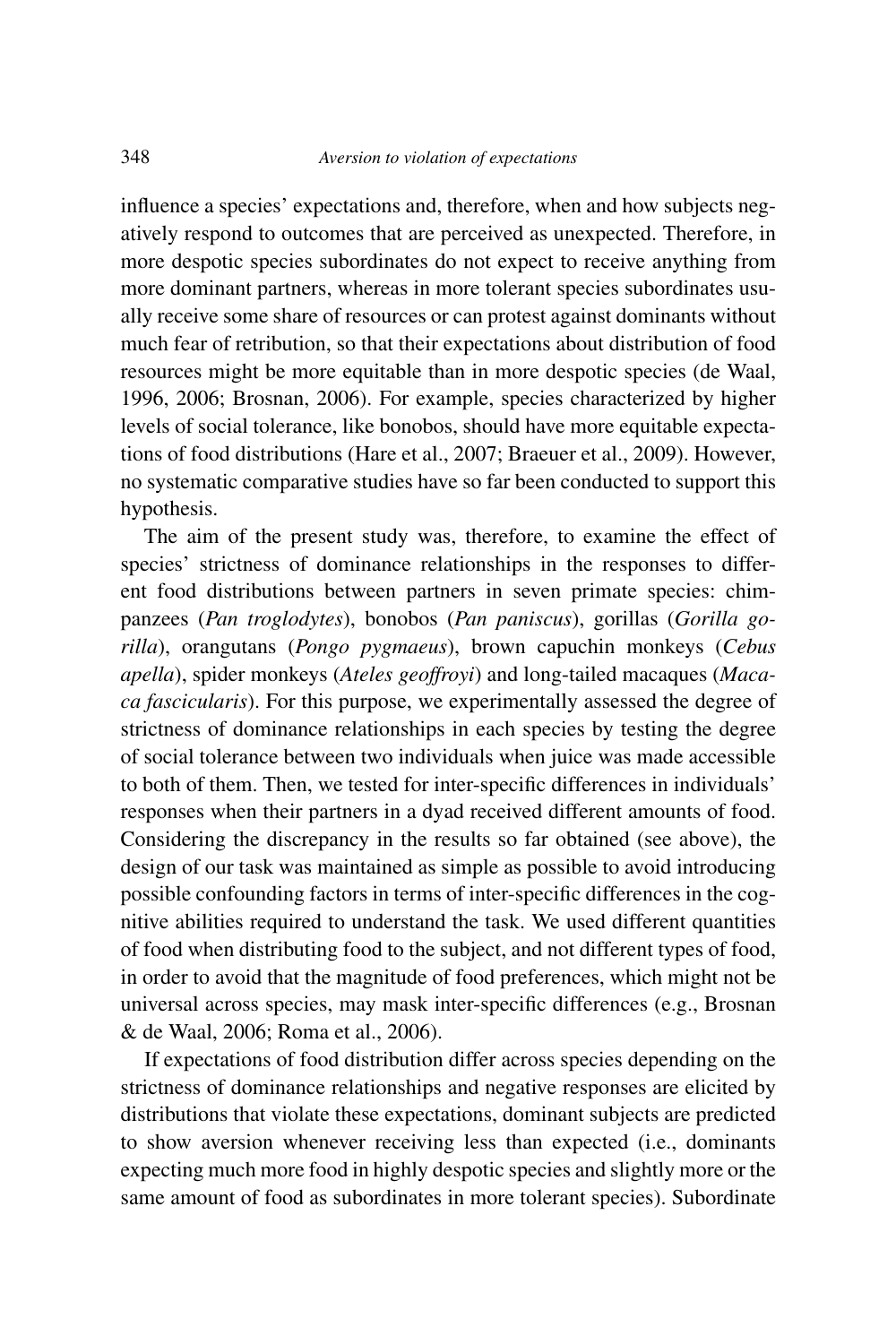subjects instead are expected to show aversion when receiving more than expected out of fear of retaliation from dominant partners, with subordinates in more despotic species presumably expecting to receive much less and subordinates in more tolerant species expecting to receive slightly less or the same amount of food as dominants. Thus, the comparative approach used in this study together with the data we collected on social tolerance allowed us to interpret inter-specific differences in response to different food distributions within the socio-ecological context of species expectations.

# **2. Material and methods**

# *2.1. Subjects*

We tested 7 spider monkeys at the Centenario Zoo in Merida, Mexico, 7 brown capuchin monkeys at the ISTC-CNR Primate Centre in Rome, Italy, 7 long-tailed macaques at the Research Group Behavioral Biology, University of Utrecht, Netherlands, and 11 chimpanzees, 5 bonobos, 5 orangutans and 5 gorillas at the Wolfgang Koehler Primate Research Center in the Leipzig Zoo, Germany. Subjects were of both sexes and various ages (classified as adults, subadults and juveniles according to Smuts et al., 1987; Kappeler & Pereira, 2003), and they were all born in captivity, except for the spider monkeys, who were born in the wild but were raised as pets before being rescued and brought to the zoo (Table 1). Subjects were all housed in groups with their conspecifics, in enclosures with outdoor and indoor areas, and they were never deprived of food or water before or during the experiment. All of the subjects were previously used to being temporally isolated in testing rooms and were tested by the same familiar experimenter only after they were comfortable with the set-up and the testing room. All subjects had previously participated in experimental tasks, but none of them had been previously tested in the same tasks administered in this study (21 great apes and 1 capuchin monkey had been tested on a similar task by Braeuer et al., 2006 and Dubreuil et al., 2006 respectively; see Table 1 for more details).

The relative dominance between individuals in each tested dyad was determined shortly before this study. For spider monkeys, capuchin monkeys and long-tailed macaques, we recorded the outcome of food competition tasks (i.e., the experimenter threw one piece of food in between the two individuals when they were equally attentive and no other individual was in the area, recording which individual obtained the food). At least 6 tasks were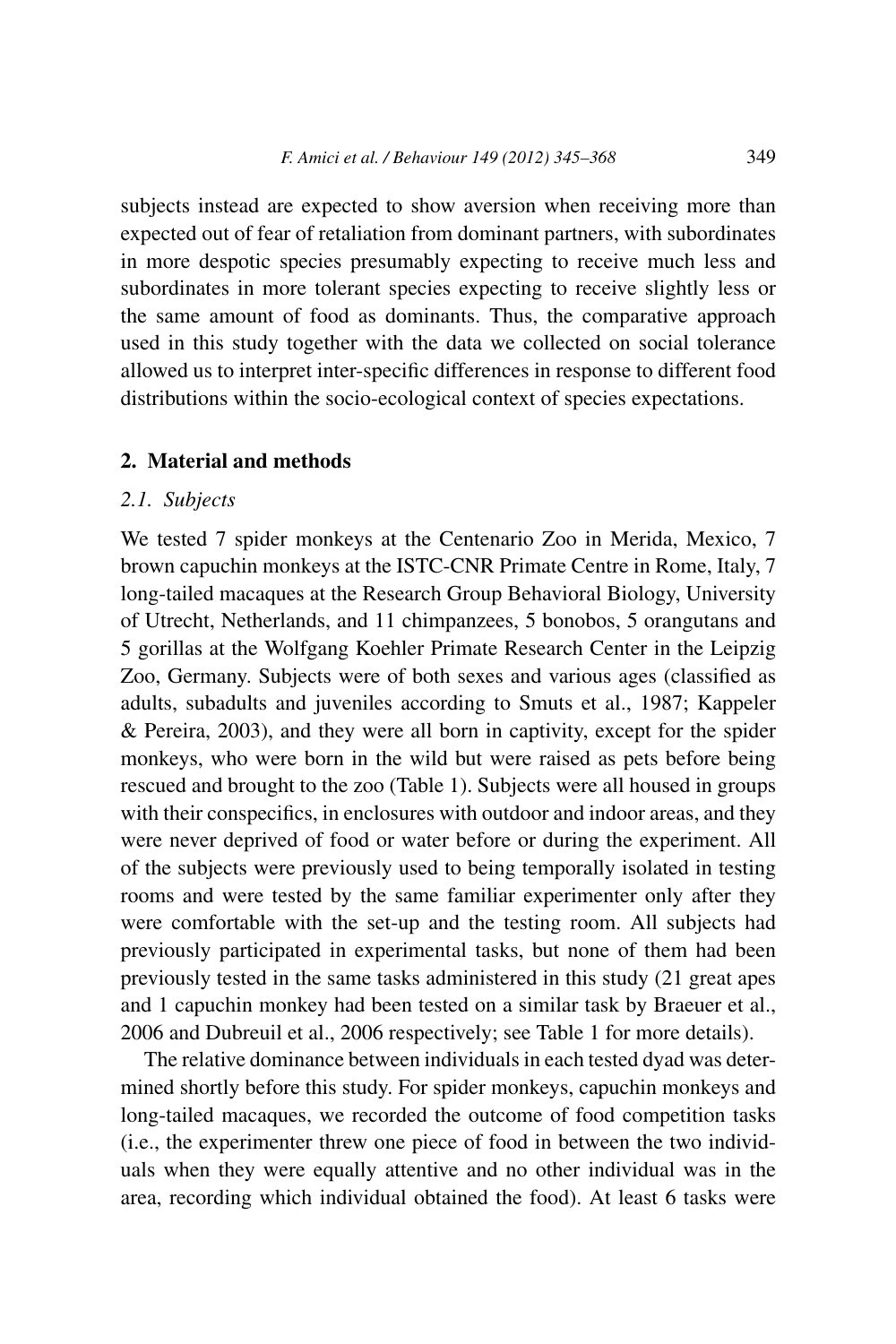# **Table 1.**

Age and sex of the tested subjects.

| Subject                  | Species             | Sex          | Age       |
|--------------------------|---------------------|--------------|-----------|
| $\,1$                    | Spider monkey       | ${\rm F}$    | S         |
| $\overline{c}$           |                     | F            | S         |
| 3                        |                     | М            | S         |
| $\overline{4}$           |                     | М            | S         |
| 7                        |                     | F            | A         |
| 8                        |                     | F            | A         |
| 11                       |                     | F            | A         |
| Cognac                   | Capuchin monkey     | М            | А         |
| Paquita                  |                     | F            | A         |
| Pedro                    |                     | M            | S         |
| Penelope                 |                     | $\mathbf F$  | S         |
| Robin Hood*              |                     | M            | A         |
| Rubens                   |                     | M            | S         |
| Rucola                   |                     | F            | S         |
| Anastasia                | Long-tailed macaque | $\mathbf{F}$ | $\bf J$   |
| Cleo                     |                     | M            | А         |
| Era                      |                     | F            | A         |
| Icetea                   |                     | F            | A         |
| Linea                    |                     | F            | ${\bf S}$ |
| Salvadoro                |                     | M            | $\bf J$   |
| Video                    |                     | M            | S         |
| Alex                     | Chimpanzee          | M            | S         |
| Alexandra                |                     | F            | S         |
| Annett                   |                     | $\mathbf F$  | S         |
| Dorien*                  |                     | F            | A         |
| $\mathop{\text{Fifi}}^*$ |                     | F            | A         |
| $\mathrm{Frodo}^*$       |                     | М            | A         |
| Jahaga                   |                     | F            | A         |
| Riet*                    |                     | F            | A         |
| Sandra*                  |                     | F            | A         |
| Trudi*                   |                     | F            | A         |
| Unyorio                  |                     | М            | A         |
| $\mathrm{Joey}^*$        | Bonobo              | М            | A         |
| $Kuno^*$                 |                     | М            | A         |
| Limbuko*                 |                     | М            | A         |
| Ulindi*                  |                     | F            | А         |
| Yasa                     |                     | F            | A         |
|                          |                     |              |           |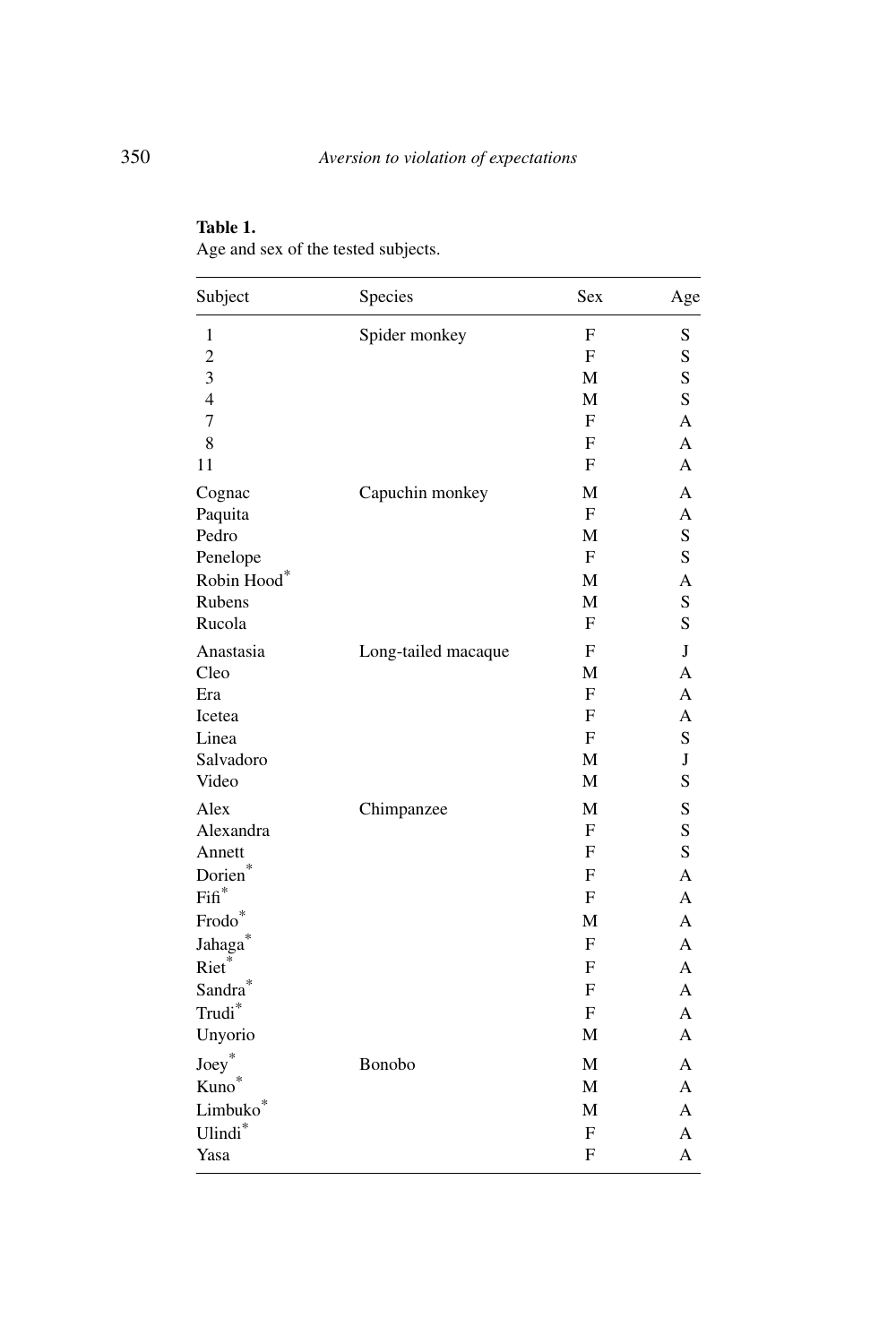| <b>Sex</b> | Age |
|------------|-----|
| М          | A   |
| F          | A   |
| F          | A   |
| F          | A   |
| F          | A   |
| F          | A   |
| M          | A   |
| F          | A   |
| F          | A   |
| F          | A   |
|            |     |

### Sex (M, male; F, female); age class (A, adult; S, subadult; J, juvenile; according to the literature: Smuts et al., 1986; Kappeler & Pereira, 2003).

\* Subject had been already tested with a similar paradigm (great apes: Braeuer et al., 2006; capuchin monkeys: Dubreuil et al., 2006).

carried out for each dyad (mean: 9), and the individual obtaining the food most of the times was considered as dominant within the dyad. For the great apes, the keepers working at the facility discussed and agreed on the relative dominance of the individuals in each dyad based on the outcome of agonistic interactions, submissive behaviours and order of access to food resources they witnessed. In this study the terms dominant and subordinate, therefore, refer to the relative dominance between the two individuals in each tested dyad.

# *2.2. Materials and procedure*

**Table 1.** (Continued.)

Two subjects were positioned in the testing room. For great apes (and one dyad of spider monkeys for logistic reasons), one single mesh partitioned the testing room in two similar parts, where subjects were separately housed throughout the test but with constant visual and physical access to each other through the bars. In this case, the two parts of the testing room were always adjacent, so that the subjects could always be in direct visual and physical contact. For the three monkey species, subjects were together in the testing room. In the tolerance task, subjects were first habituated to drink juice from transparent plastic drinkers when alone. During the task, each dyad was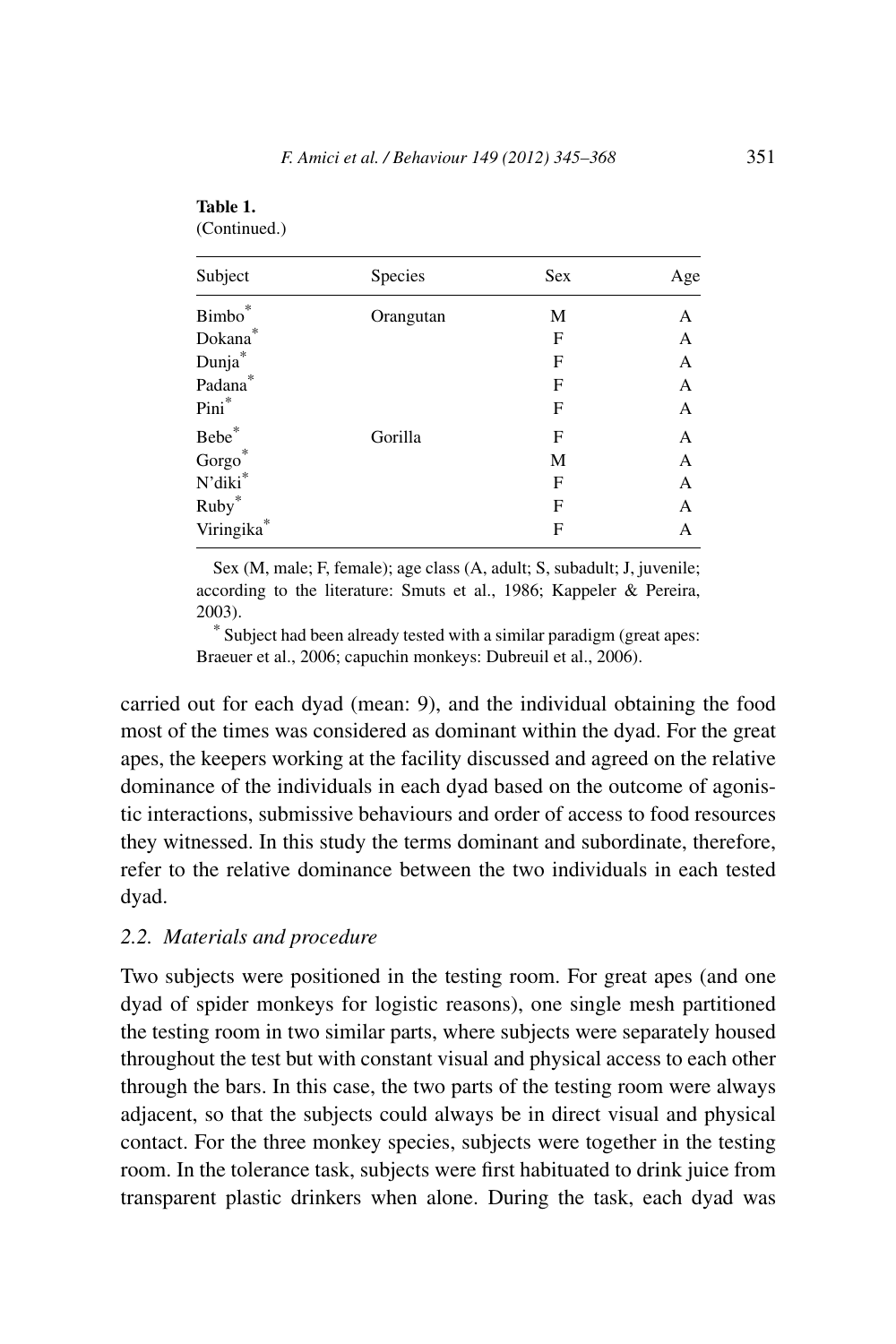separately tested in the testing room, where two drinkers had been previously arranged at a distance of 0.5 m (close condition) or 1.00 m from each other (far condition). Trials were ended after 2 min or when one of the drinkers was empty (the fact that trials rarely lasted less than 2 min had no effect on our results, as tolerance values were measured in terms of the proportion of time each subject spent simultaneously drinking with the partner out of the total time spent drinking; see below). Each dyad underwent only one trial for the close condition and on a subsequent day one trial for the far condition.

In the food distribution task, the experimenter sat in front of the testing room, in-between the two subjects, with food clearly visible to minimize the inhibitory effect that preoccupation with obtaining rewards might exert on subjects' performance (Warneken & Tomasello, 2006; Warneken et al., 2007). Food could only be accessed if the subject got close to the experimenter when the experimenter stretched out her arm in the subject's direction, close to the bars that separated subjects and experimenter (i.e., subjects had to be one arm length from each other to receive food). Food consisted of raisins or commercial primate pellets, according to the species' preferences and their diet prescriptions. Different quantities of the same food (1 versus 3), instead of different types of food, were used to be sure that MVF was always preferred to LVF in all dyads and species (cf., Brosnan & de Waal, 2006). All tested species consistently prefer the larger quantity of food to the smaller one, as reported in other studies confronting the same sets of subjects with different amounts of food (delay of gratification task using 1:3 pieces of food: Amici et al., 2008; reversed contingency task using 1:4 pieces: Amici et al., unpublished data). Some studies on numerical abilities in primates have reported a relatively low level of discrimination between food quantities by some primates (e.g., Schmitt & Fischer, 2011). However, these studies included comparisons of pairs like 4:5 or 5:6, which are harder to discriminate than 1:3 because (i) they involve larger numbers (which might require more complex cognitive skills to be processed: see Feigenson et al., 2004), and (ii) they involve pairs of numbers whose ratio is larger and, thus, harder to discriminate (e.g., Hauser et al., 2003). In fact, when the ratio was 1:7 or 2:8 in the familiarization phase, Schmitt  $&$  Fischer (2011) found that individuals chose the larger quantity in at least 80% of the trials within no more than two sessions.

The task consisted of one baseline condition, equal and unequal experimental conditions (Table 2). In all conditions, the experimenter gave food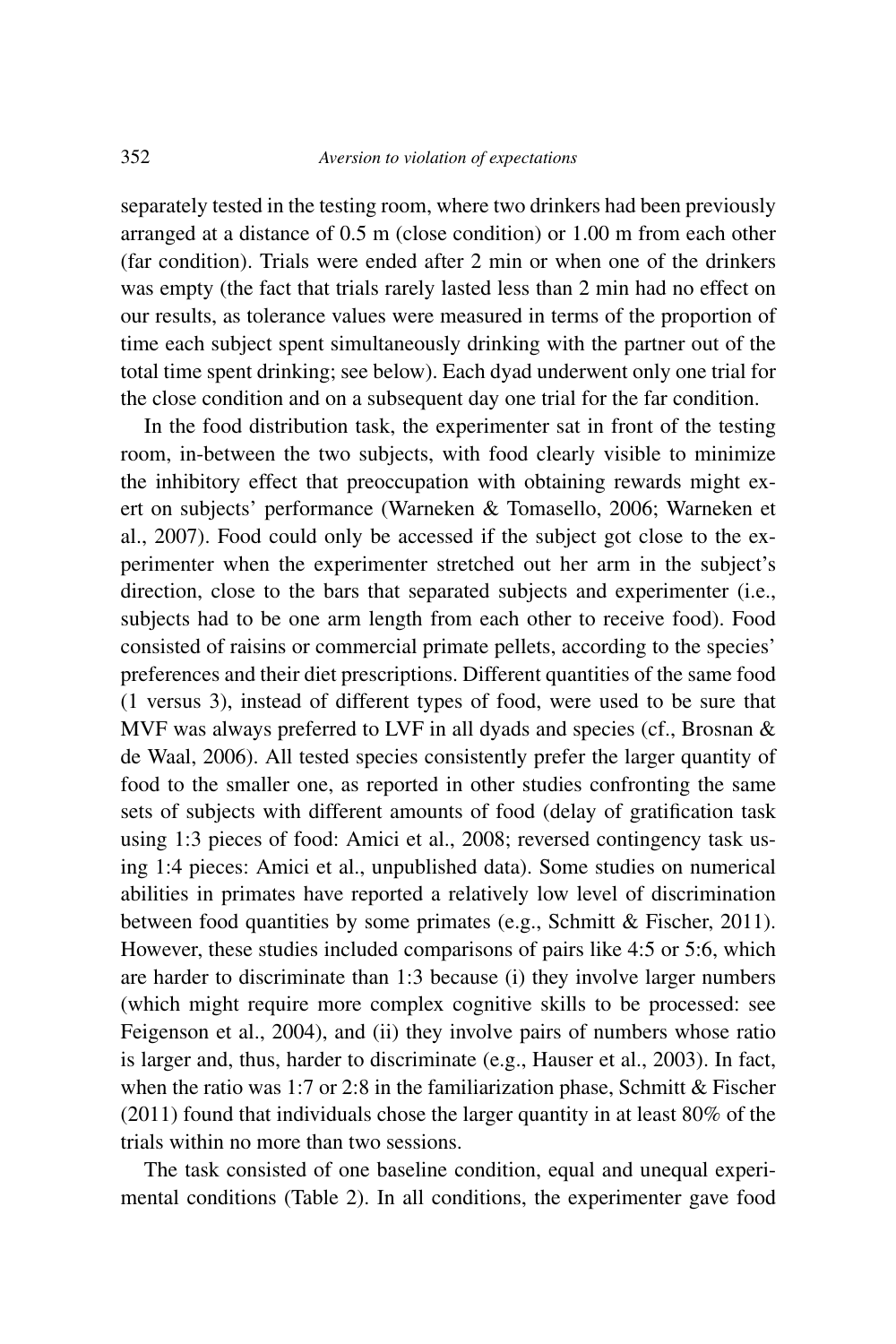#### **Table 2.**

For each condition, quantities of food provided to each subject and number of sessions and trials administered to each dyad.

| Condition       | Quantity of food                              | Number of sessions per dyad                                                |
|-----------------|-----------------------------------------------|----------------------------------------------------------------------------|
| <b>Baseline</b> | $1-1, 1-1, 1-1, 1-1$                          | 1 before and 1 after each equal or<br>unequal condition $(= 4 + 4$ trials) |
| Equal           | $1-3, 3-1, 1-3, 3-1,$<br>$1-3, 3-1, 1-3, 3-1$ | $1 (= 8 \text{ trials})$                                                   |
| Unequal         | $1-3, 1-3, 1-3, 1-3.$<br>$1-3, 1-3, 1-3, 1-3$ | $1 (= 8 \text{ trials})$                                                   |
|                 | $1-3, 1-3, 1-3, 1-3,$<br>$3-1, 3-1, 3-1, 3-1$ | $1 (= 8 \text{ trials})$                                                   |

On three different days, each dyad received one session consisting of one experimental condition (i.e., equal or unequal condition), preceded and followed by a baseline condition, randomly selecting the dyads that received the equal or unequal conditions first. Each dyad only underwent each of the three experimental conditions once (i.e., subjects receiving 1 or 3 in the first experimental trial were randomly selected within each dyad and counterbalanced within each species).

to one subject by stretching out her arm in the direction of the subject. The experimenter waited approximately 1 s after food was accepted before providing food to the other subject and interrupted the session (consisting of one experimental condition and two baseline conditions, see below) if more than 120 s elapsed without the subject accepting the food. For all conditions, the positions of the two subjects were randomly assigned.

In the baseline condition, the experimenter gave 1 piece of food to one subject and then 1 piece of food to the other subject, four times in a row (1-1, 1-1, 1-1, 1-1). In the equal condition, the experimenter gave 1 piece of food to the first subject, then 3 pieces of food to the second subject, and in the following trial 3 pieces of food to the first subject, and 1 piece of food to the second subject, four times in a row (1-3, 3-1; 1-3, 3-1; 1-3, 3-1; 1-3, 3-1). In this condition, food was therefore equal in quantity in each of two trials and across the eight trials, although unequally distributed in each trial. This condition allowed us to test subjects' behaviour with an overall equal food distribution, while clearly distinguishing it from the baseline condition. Please note that perceiving this condition as equal might require the ability to extrapolate over (short) time, which has already been documented in some species (capuchin monkeys: Brosnan et al., 2006; orangutans: Dufour et al.,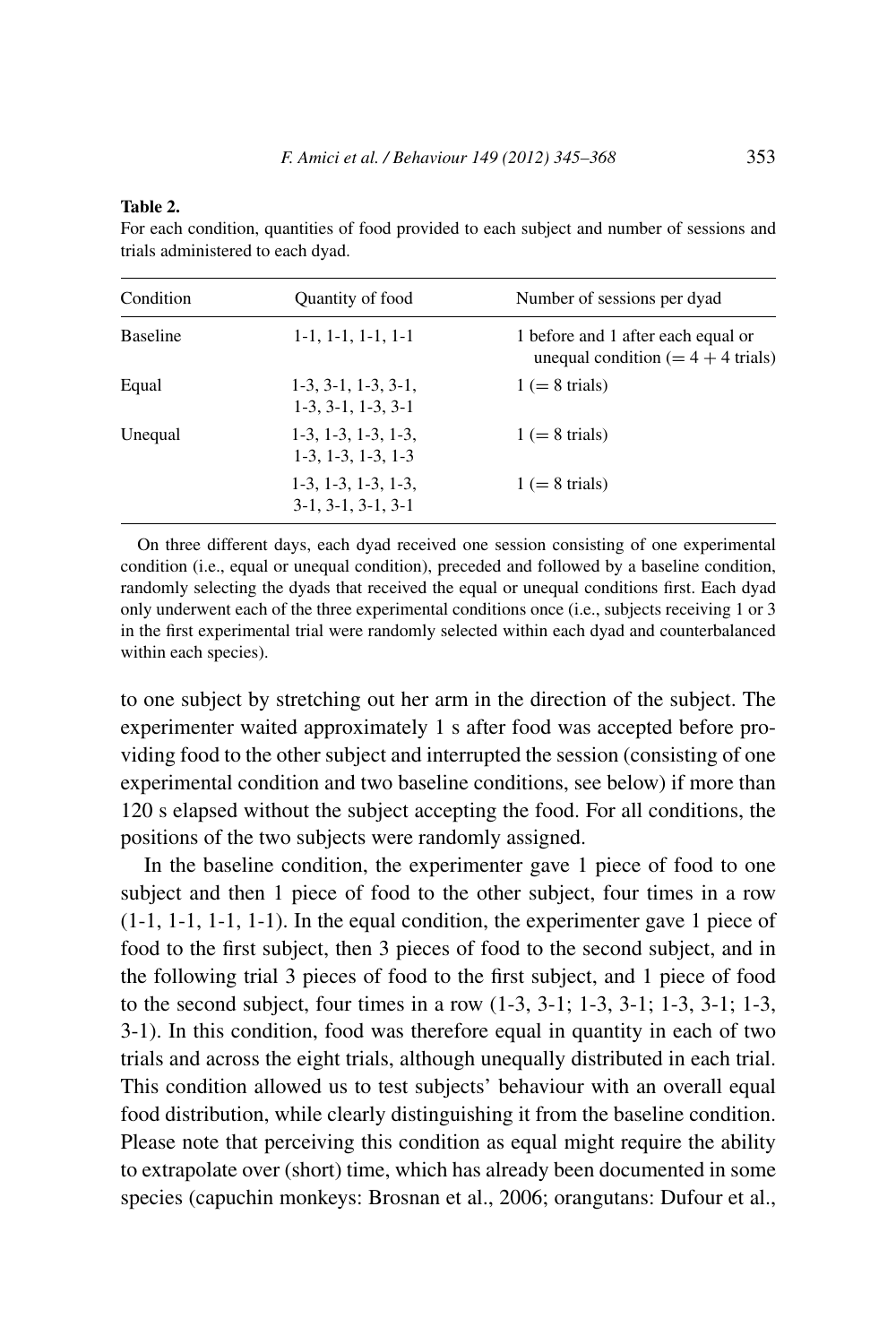2009). The unequal condition was administered in two different ways. Individuals received different amounts of food, with food either being unequally distributed throughout the eight trials (1-3, 1-3, 1-3, 1-3, 1-3, 1-3, 1-3, 1-3) or being unequally distributed in one direction throughout the first four trials of the session (1-3, 1-3, 1-3, 1-3) and in the other direction in the following four trials of the same session (3-1, 3-1, 3-1, 3-1). Each dyad only underwent each of the unequal conditions once, so that subjects receiving 1 or 3 in the first unequal trial were randomly selected within each dyad and counterbalanced within each species (see Table 2). In the unequal condition, data in which dominants received more food than subordinates were separately analysed from data in which they received less.

Dominants' and subordinates' behaviour was separately analysed, as their expectations about food distribution are predicted to differ (see Chalmeau & Gallo, 1996; de Waal, 1996, 2006; Chalmeau et al., 1997; Werdenich & Huber, 2002; Braeuer et al., 2006, 2009). Each subject was paired with all possible conspecifics. On three different days, each dyad received one session, consisting of one experimental condition, preceded and followed by a baseline condition, randomly selecting the dyads that received the same amount of food or different amounts of food in the experimental condition. If one of the daily sessions was interrupted, the session was *not* repeated on a following day, to (i) ensure that all dyads had the same exposure to the setup and (ii) avoid biasing the results by disregarding all sessions in which one of the individuals within the dyads refused to accept food. However, each completed condition within interrupted sessions was analysed.

### *2.3. Data collection and analyses*

We videotaped all trials, with the exception of 4 out of 440 trials for the tolerance task, due to technical reasons, and 48 out of 549 sessions for the distribution task, in which the subjects were never visible as they never approached to take the first piece of food within the time limit. Trials were scored on a check-sheet that was later checked against the videotapes for accuracy. A second coder scored 20% of the videotaped sessions for intercoder reliability, which was high (Spearman's correlation for duration data:  $\rho = 0.90$ ).

In the tolerance task, for each of the two subjects the experimenter coded (i) the time each subject spent drinking alone and (ii) the time each subject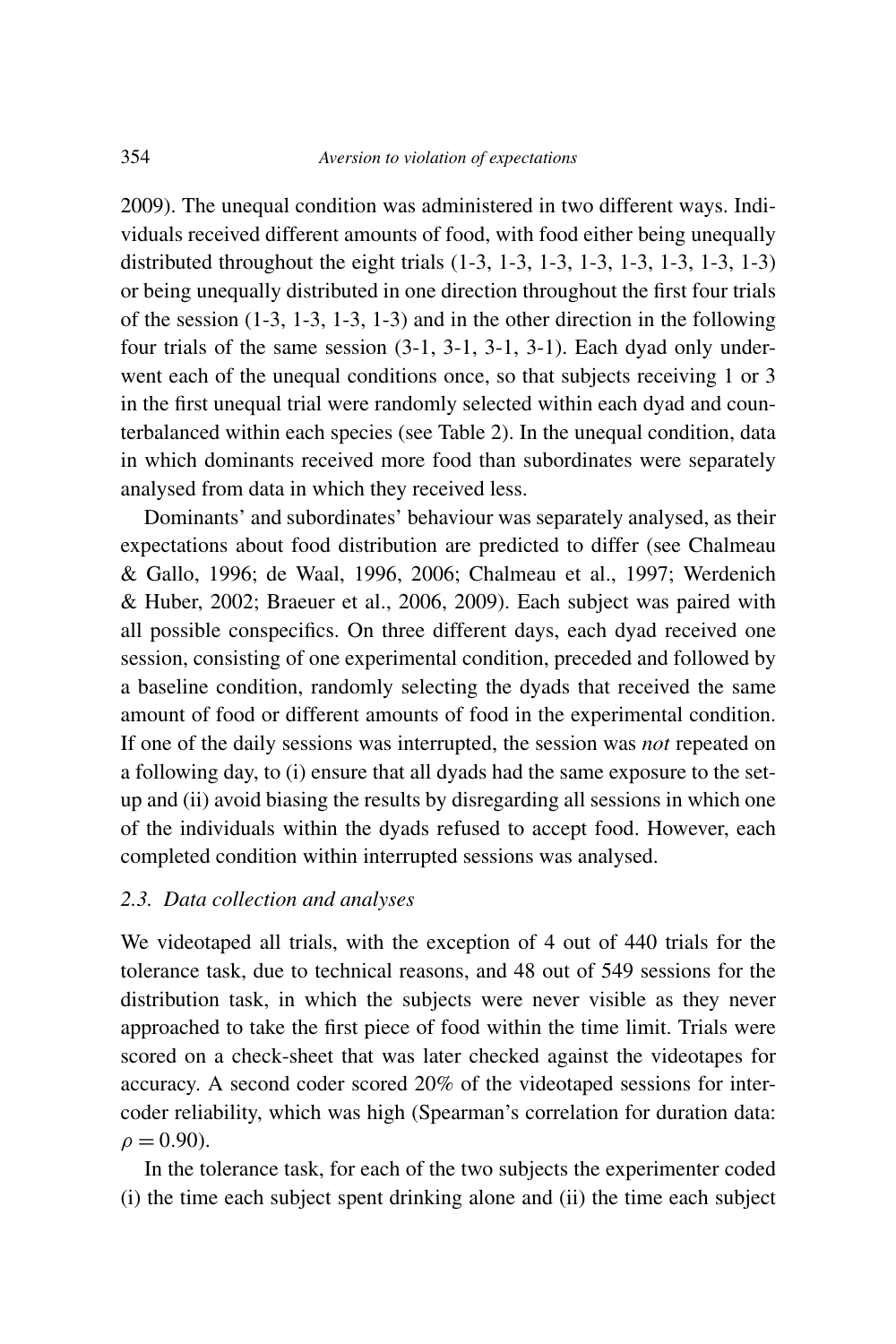spent drinking simultaneously with the partner. Since there were no significant differences in these two measures between the close and far conditions, we combined the scores of the two conditions.

In the food distribution task, for each of the two subjects the experimenter coded (i) the time in the session spent not in proximity to the food source (i.e., being more than 0.50 m from it; proximity avoidance or PA), (ii) the time spent begging the experimenter for food (i.e., subjects stretched out their hand or fingers or presented their lips through the bars), (iii) the time spent banging against the mesh between subjects or between the subject and the tester (BA), (iv) the time spent self-scratching (SS) and (v) the time spent performing aggressive behaviour (i.e., aggressive displays and lunges toward the other subject or the experimenter, AB). For statistical analyses, we used the proportion of PA, time spent begging, BA, SS and AB out of the total time of each session. PA was used as a measure of the subjects' aversion, in that it was considered as a refusal to come close to the food and accept it, thus avoiding continuing participating in the test (e.g., Braeuer et al., 2009; Brosnan et al., 2010). Given that the proportions of time spent banging, performing self-scratching and aggressive behaviours were correlated with one another across individuals ( $p < 0.001$ , in all cases), we summed them together in a composite measure (BA–SS–AB). Different individuals might show different proportions of these behaviours, but banging, self-scratching and aggressive behaviour should not occur more frequently if subjects perceive the situation as satisfying their expectations about how food should be distributed. Finally, conditions were categorized according to the amount of food received by the dominant subject relative to the subordinate subject in the experimental conditions (i.e., more, less or equal).

We used linear mixed models (LMM) to assess the effect of species on the proportion of time each subject spent simultaneously drinking with the partner out of the total time spent drinking (alone or simultaneously), while controlling for the two subjects' sex combination (e.g., female–female, female–male) and age combination (e.g., adult–adult, adult–juvenile). In the food distribution task, the distribution of interrupted conditions was too uniform to allow reliable statistical analyses. Consequently, we only report descriptive statistics. We used LMM to assess the effects of species, partner's BA–SS–AB and begging on either the subordinate's or dominant's PA. We controlled for the subject's PA in the baseline condition (to control for inter-individual differences in the baseline tendency to avoid proximity to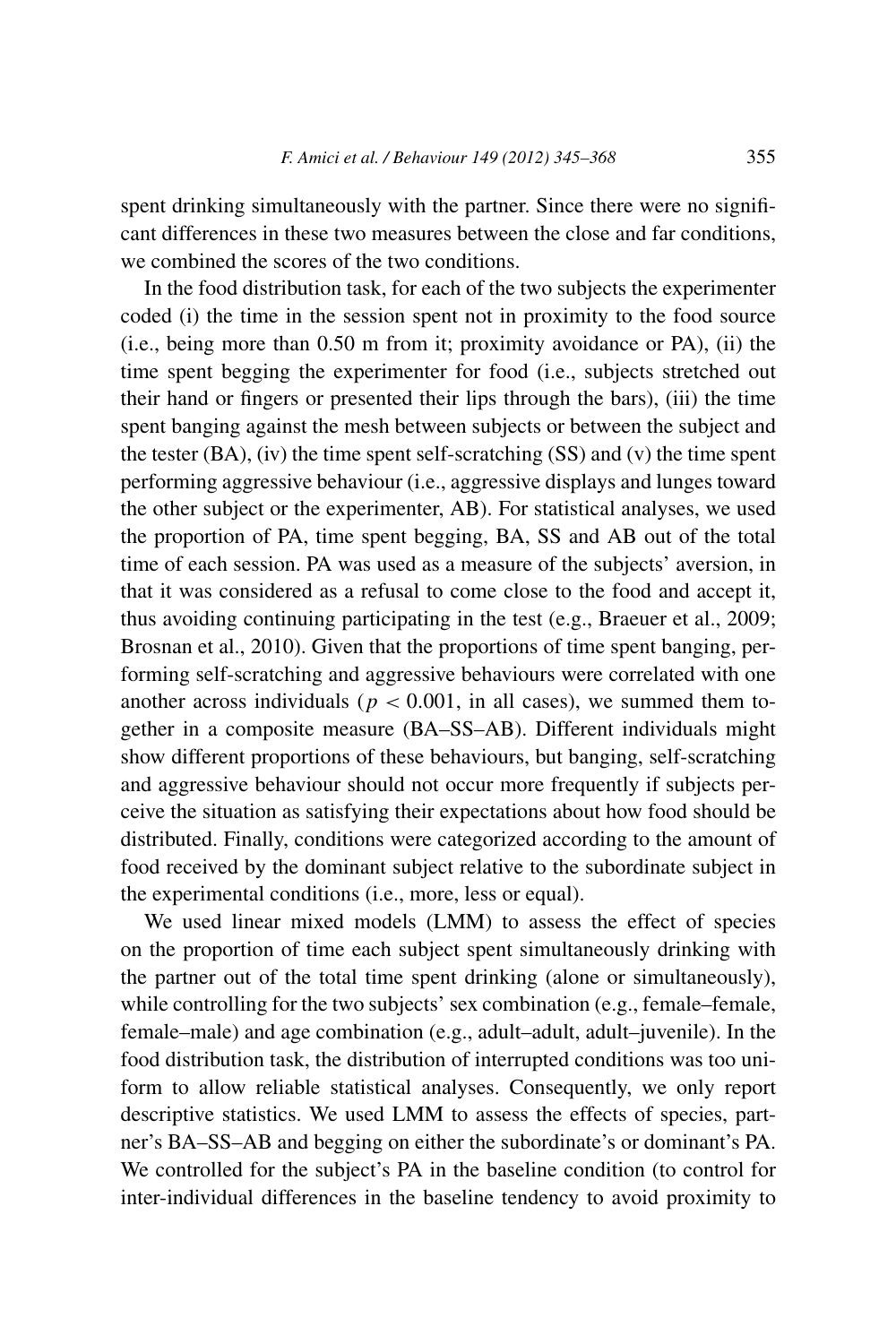food) and for the two subjects' age combination and sex combination. In all cases, both subjects' identities were included as random factors to control for between-subject variation and non-independence of data points. In the food distribution task, separate models were run for each of the three relative amounts of food received by subjects (the dominant received more, less or as much food as the subordinate). In all cases, we selected the best model using Akaike's information criteria (AIC), which compares the adequacy of several models and identifies the model that best explains the variance of the dependent variable as the model with the lowest AIC value (Burnham & Anderson, 2004; Tabachnick & Fidell, 2007). Only the effects of the independent variables present in the best models are presented. An alpha level of 0.05 was adopted for all tests, but if species was a significant predictor of the dependent variable in the best model, we used pairwise comparisons with Bonferroni adjustments to detect inter-specific differences. All analyses were conducted in SPSS version 17.0.

# **3. Results**

# *3.1. Tolerance task*

The proportion of time subjects spent simultaneously drinking was influenced by species (Table 3; Figure 1). In particular, chimpanzees spent a higher proportion of time simultaneously drinking than gorillas ( $df = 51$ ,  $p = 0.008$ ), spider monkeys (df = 39,  $p = 0.043$ ), capuchin monkeys (df = 40,  $p < 0.001$ ) and macaques (df = 43,  $p < 0.001$ ). Bonobos spent a higher proportion of time simultaneously drinking than gorillas ( $df = 48$ ,  $p = 0.027$ ), capuchin monkeys (df = 38,  $p < 0.001$ ) and macaques (df = 41,  $p < 0.001$ ). Orangutans spent a higher proportion of time simultaneously drinking than capuchin monkeys ( $df = 39$ ,  $p = 0.007$ ) and macaques  $(df = 41, p = 0.002).$ 

#### **Table 3.**

Summary of the results of the best LMM to assess social tolerance.

| Dependent variable                                  | Independent variable                           |                            | df                   |                                   |
|-----------------------------------------------------|------------------------------------------------|----------------------------|----------------------|-----------------------------------|
| Proportion of time spent<br>simultaneously drinking | Intercept<br><b>Species</b><br>Sex combination | 144.921<br>12.300<br>5.020 | 1.49<br>6.42<br>2.82 | ${<}0.001$<br>${<}0.001$<br>0.009 |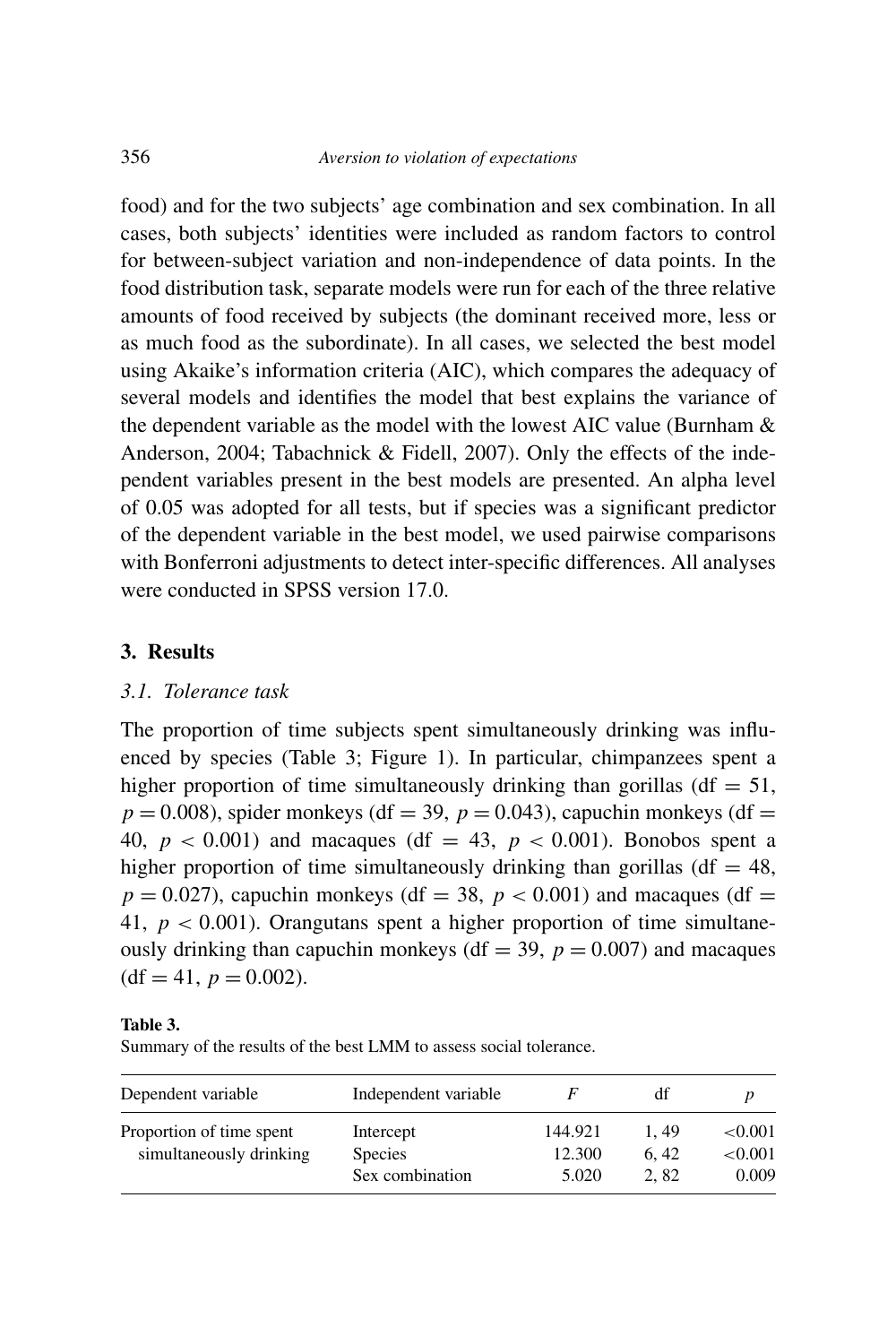

**Figure 1.** For each species, estimated marginal mean  $(+)$  SE) percentage of time in the trial spent simultaneously drinking out of the time spent drinking (alone or simultaneously).

# *3.2. Food distribution task*

Macaques refused to participate in all but 5 sessions by avoiding proximity to food in the first baseline condition of each session, and they were therefore excluded from further analyses (Table 4). Even these 5 sessions were interrupted because of proximity avoidance when one of the experimental conditions was administered. The following analyses on PA are based on only completed conditions.

# *3.2.1. Dominants received more food than their partners*

Dominant bonobos refused to participate in at least one-third of the sessions (Table 4). The proportion of time subordinates avoided proximity to food was positively associated with the proportion of time dominants showed BA–SS– AB, but not with species (Table 5; Figure 2). No effect of any tested variable was detected on the proportion of time dominants avoided proximity (Table 5; Figure 2).

# *3.2.2. Dominants received as much food as their partners*

Dominant bonobos and subordinate capuchin monkeys refused to participate in at least one-third of the conditions (Table 4). No effect of any tested variable was detected on the proportion of time subordinates avoided proximity (Table 6; Figure 3). The proportion of time dominants avoided proximity was instead influenced by species (Table 6). In particular, dominant capuchin monkeys' PA was significantly higher than that of all other species (chimpanzees:  $df = 26$ ,  $p = 0.002$ , bonobos:  $df = 28$ ,  $p = 0.023$ , orangutans: df = 26,  $p = 0.003$ , gorillas: df = 24,  $p = 0.002$ , spider monkeys: df = 22,  $p = 0.027$ ; Figure 3).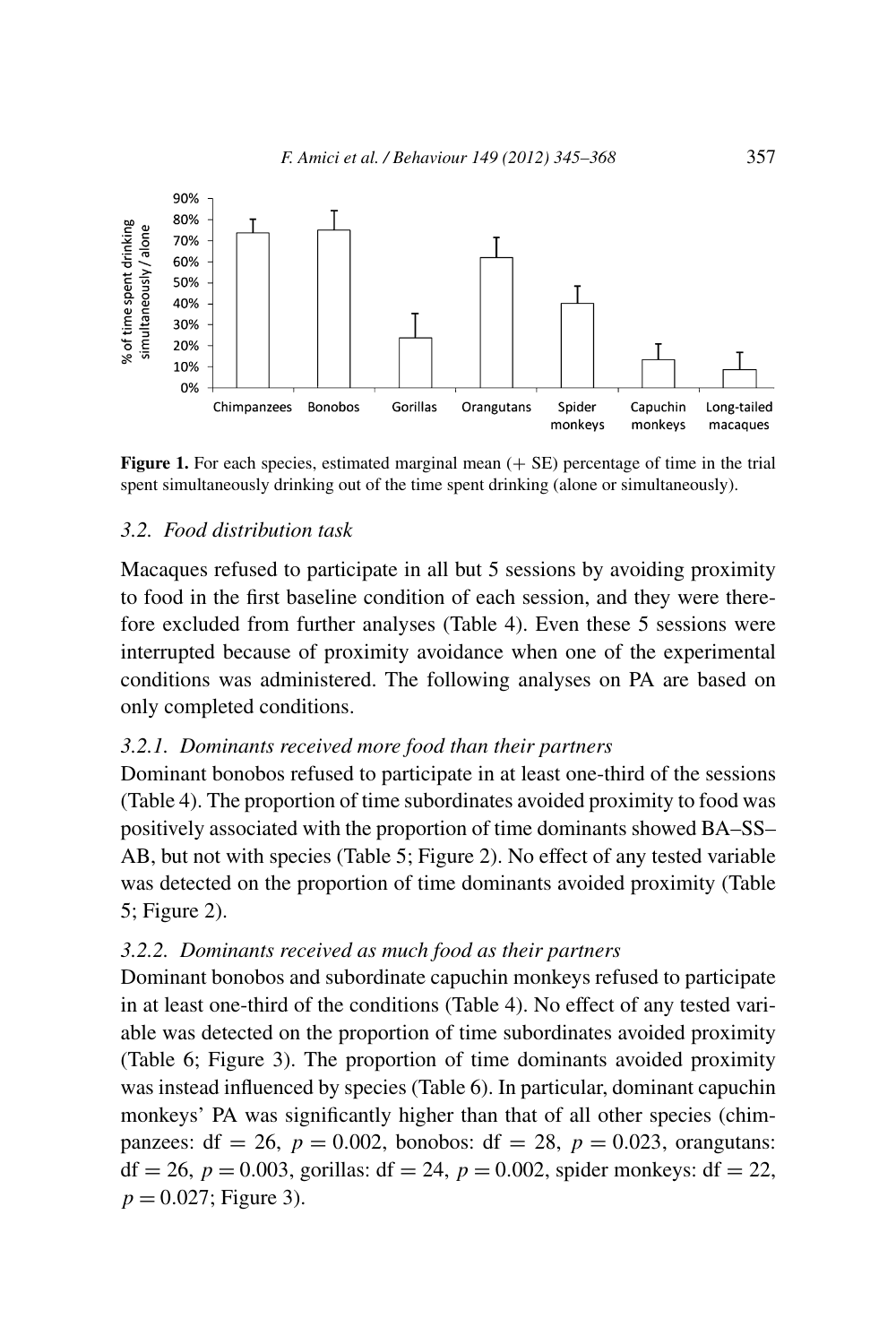#### **Table 4.**

For each species and condition, number and percentage of trials in which food was refused by dominants and subordinates, with subsequent interruption of the condition.

| <b>Species</b>          | <b>Baseline</b> |              | Dominants<br>received<br>more |       | Dominants<br>received as<br>much as |       | Dominants<br>received<br>less |       | Total<br>interrupted<br>sessions |              |
|-------------------------|-----------------|--------------|-------------------------------|-------|-------------------------------------|-------|-------------------------------|-------|----------------------------------|--------------|
|                         | Dom             | Sub          | Dom                           | Sub   | Dom                                 | Sub   | Dom                           | Sub   | Dom                              | Sub          |
| Chimpanzees             | 0/81            | 0/81         | 0/27                          | 0/27  | 0/27                                | 0/27  | 0/27                          | 0/27  | 0/81                             | 0/81         |
|                         | $0\%$           | $0\%$        | $0\%$                         | $0\%$ | $0\%$                               | $0\%$ | 0%                            | $0\%$ | $0\%$                            | $0\%$        |
| <b>B</b> onobos         | 4/30            | 0/30         | 3/9                           | 0/9   | 3/9                                 | 0/9   | 2/8                           | 0/8   | 12/30                            | 0/30         |
|                         | 13%             | $0\%$        | 33%                           | $0\%$ | 33%                                 | $0\%$ | 25%                           | $0\%$ | 40%                              | $0\%$        |
| Orangutans              | 0/30            | 0/30         | 0/10                          | 0/10  | 0/10                                | 0/10  | 0/10                          | 0/10  | 0/30                             | 0/30         |
|                         | $0\%$           | $0\%$        | $0\%$                         | $0\%$ | $0\%$                               | $0\%$ | $0\%$                         | $0\%$ | $0\%$                            | $0\%$        |
| Gorillas                | 0/30            | 0/30         | 0/10                          | 0/10  | 0/10                                | 0/10  | 0/10                          | 0/10  | 0/30                             | 0/30         |
|                         | $0\%$           | $0\%$        | $0\%$                         | $0\%$ | $0\%$                               | $0\%$ | $0\%$                         | $0\%$ | $0\%$                            | $0\%$        |
| Spider monkeys          | 13/63           | 0/63         | 0/17                          | 1/17  | 0/17                                | 0/17  | 0/16                          | 1/16  | 13/63                            | 2/63         |
|                         | 21%             | $0\%$        | $0\%$                         | 6%    | $0\%$                               | $0\%$ | $0\%$                         | 6%    | 21%                              | $3\%$        |
| Capuchin                | 6/63            | 38/63        | 1/7                           | 0/7   | 1/6                                 | 2/6   | 1/6                           | 0/6   | 9/63                             | 40/63        |
| monkeys                 | $10\%$          | 60%          | 14%                           | $0\%$ | 17%                                 | 33%   | 17%                           | $0\%$ | 14%                              | 63%          |
| Long-tailed<br>macaques | 15/63<br>24%    | 43/63<br>68% | 1/3                           | 2/3   |                                     |       | 0/2                           | 2/2   | 16/63<br>25%                     | 47/63<br>75% |

Dom, dominants; Sub, subordinates. Percentages are only reported when more than 5 trials were administered.

#### **Table 5.**

Summary of the results of the best LMM when dominants received more food than their partners.

| Dependent variable | Independent variable       | F      | df   |            |
|--------------------|----------------------------|--------|------|------------|
| Subordinate's PA   | Intercept                  | 3.973  | 1.28 | 0.056      |
|                    | Dominant BA-SS-AB          | 73.451 | 1.24 | < 0.001    |
|                    | Subordinate PA in baseline | 6.010  | 1.59 | 0.017      |
| Dominant's PA      | Intercept                  | 5.179  | 1.68 | 0.026      |
|                    | Sex combination            | 5.314  | 2.68 | 0.007      |
|                    | Dominant PA in baseline    | 91.538 | 1.68 | ${<}0.001$ |

PA, proximity avoidance; BA–SS–AB, banging, self-behaviours and aggressive behaviours.

# *3.2.3. Dominants received less than their partners*

No species refused to participate in more than one-fourth of the conditions. No effect of any tested variable was detected on the proportion of time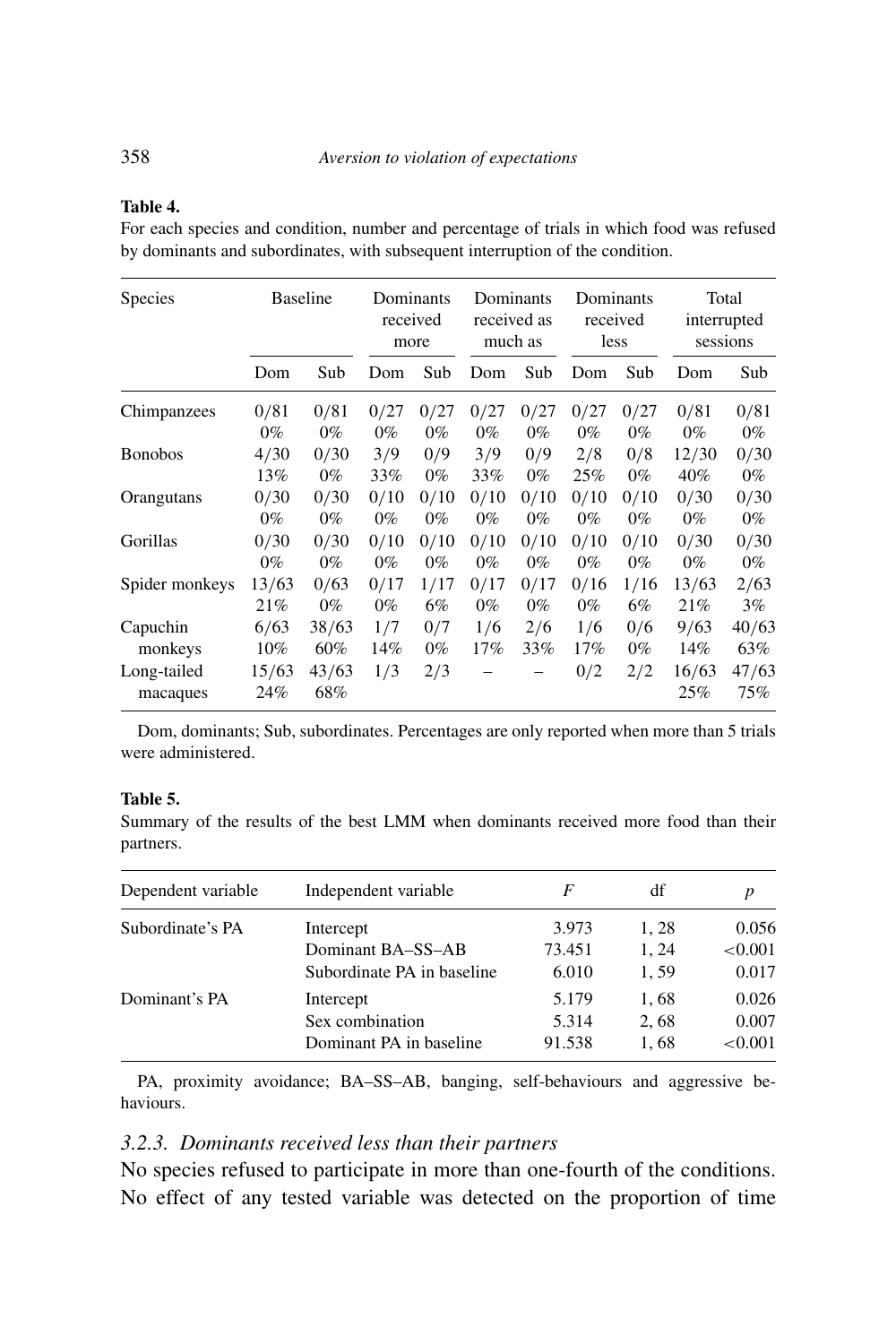

**Figure 2.** For each species, mean percentage of time in the trial  $(+ \text{SE})$  in which dominants (in grey) and subordinates (in white) avoided proximity to food when dominants got more food than subordinates.

#### **Table 6.**

Summary of the results of the best LMM when dominants received as much food as their partners.

| Dependent variable | Independent variable        |                 | df           | p                   |
|--------------------|-----------------------------|-----------------|--------------|---------------------|
| Subordinates' PA   | Intercept                   | 0.481<br>88.872 | 1.73         | 0.490               |
|                    | Subordinate PA in baseline  | 12.434          | 1.73         | ${<}0.001$<br>0.001 |
| Dominants' PA      | Intercept<br><b>Species</b> | 5.085           | 1.37<br>5.21 | 0.003               |
|                    | Dominant PA in baseline     | 16.788          | 1.69         | < 0.001             |

PA, proximity avoidance.

subordinates avoided proximity (Table 7; Figure 4). The proportion of time dominants avoided proximity was instead influenced by species (Table 7). In particular, dominant capuchin monkeys' PA was significantly higher than that of chimpanzees (df = 33,  $p = 0.002$ ), orangutans (df = 28,  $p = 0.014$ ), gorillas (df = 25,  $p = 0.004$ ) and spider monkeys (df = 27,  $p = 0.002$ ; Figure 4).

# **4. Discussion**

Our test on social tolerance provided the first direct comparison of the degree of strictness in dominance relationships across the seven study species.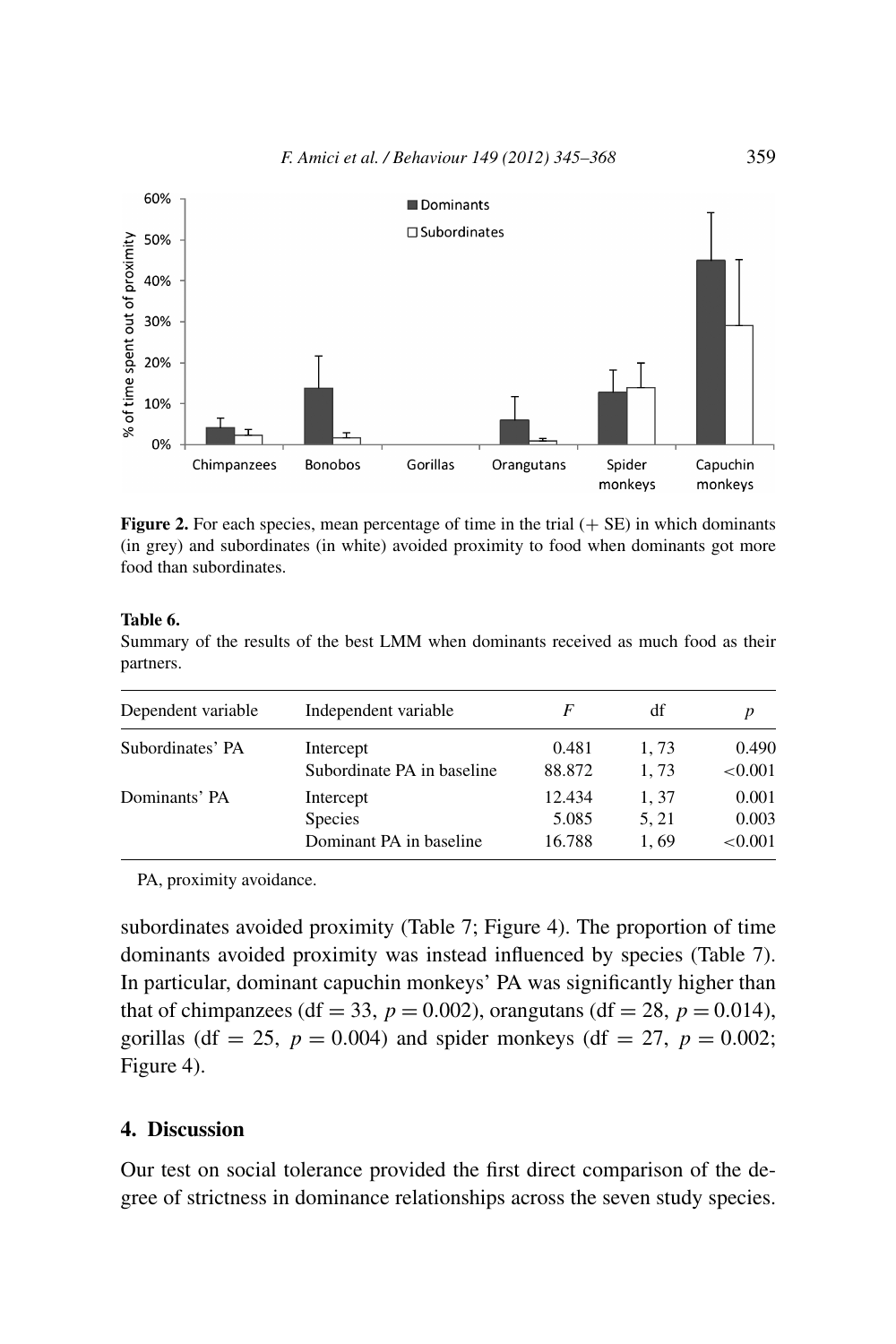

**Figure 3.** For each species, mean percentage of time in the trial  $(+ \text{ SE})$  in which dominants (in grey) and subordinates (in white) avoided proximity to food when dominants got as much food as subordinates.

#### **Table 7.**

Summary of the results of the best LMM when dominants received less food than their partners.

| Dependent variable | Independent variable       |        | df    |            |
|--------------------|----------------------------|--------|-------|------------|
| Subordinates' PA   | Intercept                  | 3.047  | 1.25  | 0.093      |
|                    | Subordinate PA in baseline | 14.545 | 1.74  | < 0.001    |
| Dominants' PA      | Intercept                  | 10.768 | 1.31  | 0.003      |
|                    | <b>Species</b>             | 4.641  | 5, 16 | 0.008      |
|                    | Dominant PA in baseline    | 16.496 | 1.70  | ${<}0.001$ |

PA, proximity avoidance.

The more tolerant species were chimpanzees and bonobos, followed by orangutans, spider monkeys, gorillas, brown capuchin monkeys and longtailed macaques (Figure 1). Overall our results confirm what already evidenced in other studies analysing social tolerance in one or few species. In particular, chimpanzees and bonobos are reported to be relatively tolerant species, although bonobos are generally considered less competitive and more tolerant than chimpanzees (de Waal, 1989; Hare et al., 2007; but see Jaeggi et al., 2010). Orangutans are also considered to be moderately tolerant (van Schaik, 2003; Singleton et al., 2009). Similarly, spider monkeys are re-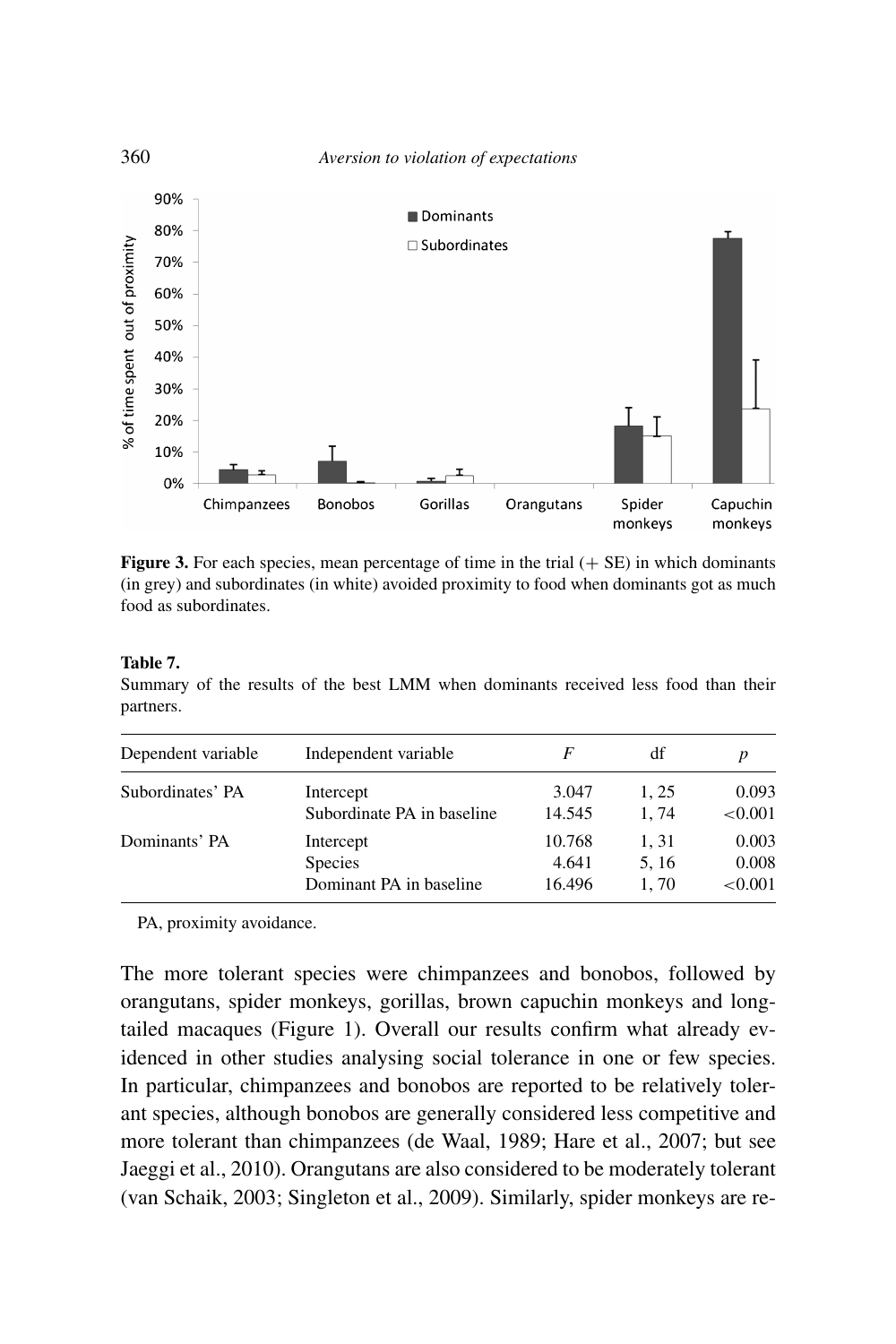

**Figure 4.** For each species, mean percentage of time in the trial  $(+ \text{ SE})$  in which dominants (in grey) and subordinates (in white) avoided proximity when dominants got less food than subordinates.

ported to be relatively tolerant among monkey species (Aureli & Schaffner, 2008). On the contrary, gorillas are characterized by social avoidance and intolerance of others (Byrne, 1999; Stoinski et al., 2003; Lonsdorf et al., 2009), and long-tailed macaques are considered a rather despotic species (Thierry, 2007). The only contrasting finding was related to brown capuchin monkeys, which are usually reported to be relatively tolerant (e.g., de Waal, 1997), although in our test they showed an unexpected low level of tolerance. Interestingly, the degree of strictness of dominance relationships appears to reflect the degree of fission–fusion dynamics and inhibition that has already been evidenced across the same species (Amici et al., 2008).

In the food distribution task, dominant and subordinate chimpanzees, orangutans and gorillas participated in all the sessions. These results fit the reported chimpanzees' pattern with typically high participation levels in similar experimental tasks (e.g., Braeuer et al., 2009). On the contrary, bonobos and spider monkeys refused participating in some sessions across all conditions. However, caution is needed while interpreting bonobos' data because the most dominant female was responsible for all refusals, in contrast to what happened in the other species, in which more subjects refused to participate in the task. The species most refusing to participate were capuchin monkeys and especially long-tailed macaques, which refused taking part in most conditions. Overall, the patterns of refusal of participation seem to reflect the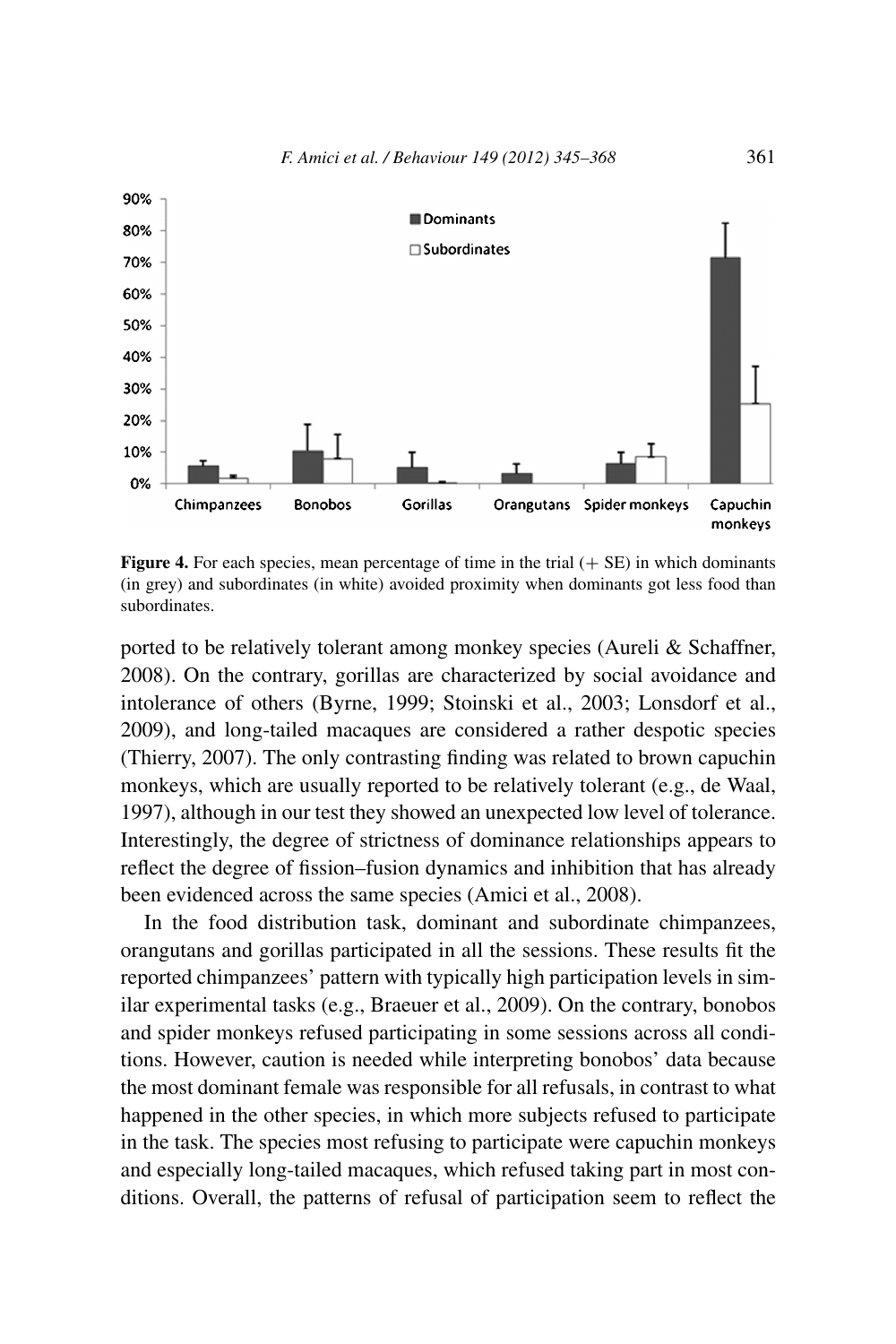inter-specific differences in social tolerance, with less tolerant species participating less in the food distribution task. Refusals of participation seem not to be homogeneously distributed between dominants and subordinates across different species. Whereas dominant subjects were responsible for most refusals of participation in bonobos and spider monkeys, subordinate subjects were responsible for most refusals in capuchin monkeys and longtailed macaques (see Table 4). One might speculate that subordinates in less tolerant species show more aversion to unexpected food distributions, as is the case in capuchin monkeys and long-tailed macaques, out of fear of retaliation from the dominants (but see Massen et al., 2012 for subordinate long-tailed macaques not showing aversion when receiving MVF). In contrast, subordinates in more tolerant species would not fear unexpected food distributions, and dominants may, thus, show relatively more aversion to the unexpected food distributions, as is the case in spider monkeys and bonobos.

In the food distribution task, no effect of species was detected on dominant and subordinate subjects' proximity avoidance when dominants received more food than their partners. Dominants receiving more food is possibly an expectation common to all species and, thus, elicits similar responses across all tested species (although dominant capuchin monkeys seemed to avoid proximity more than other species; Figure 2). Interestingly, when dominants received more food than their partners, subordinates avoided proximity to food for longer when dominants displayed more BA–SS–AB. Although LMM cannot detect the direction of causality, it seems plausible that subordinates monitor their dominant partners during the trial, and limit potentially conflicting situations with them by avoiding proximity to the food source more often when the dominant partner shows higher levels of aggression, self-directed behaviours or banging. It is unclear, however, why this effect was evidenced only in this condition.

Species differences in aversion when dominants received as much as or less than subordinates confirm de Waal's (2006) hypothesis that species differ in the responses to different food distributions accordingly to their expectations. For example, dominant capuchin monkeys avoided proximity to the food more than the other species. Thus, at least when no effort is required, capuchin monkeys did not expect food to be equitably distributed and showed aversion when this happened. As Brosnan (2006) suggested, dominants are accustomed to usually receiving more food than subordinates (instead of as much food as or less than them) even in relatively tolerant species.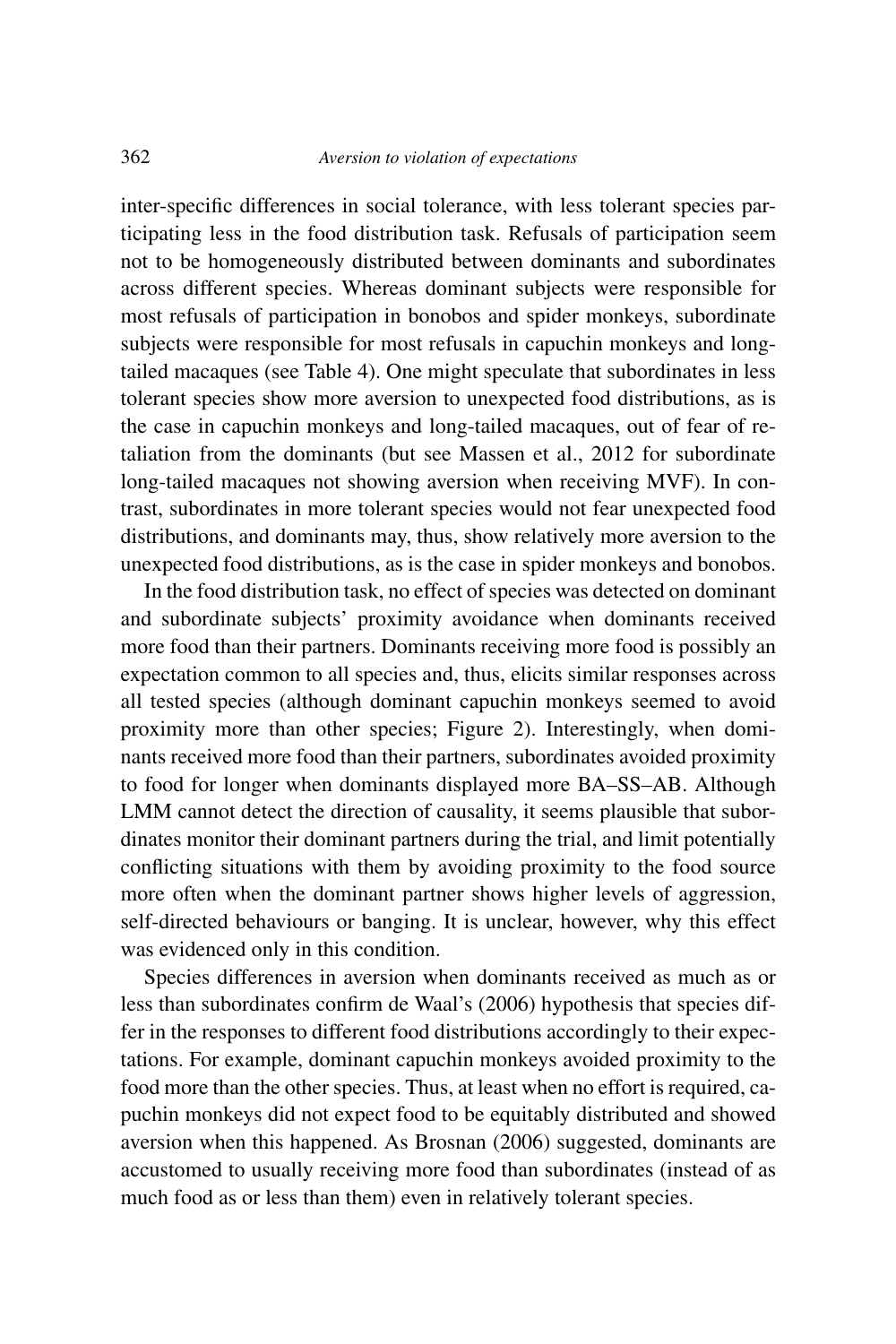Our findings show that long-tailed macaques were the most extreme in their responses, refusing to participate in the task when the baseline condition was first administered in all but five sessions. Possibly, although we conceived this condition as a baseline, macaques perceived it as an equal distribution of food between dominants and subordinates. Their extremely high refuse to participate might, therefore, reflect macaques' aversion toward all food distributions that do not favour dominants since they probably expect subordinates to receive nothing at all. This view matches both longtailed macaques' relative high degree of intolerance that we found in the tolerance task and their despotic nature reported in observational studies (Thierry, 2007). Our findings however are in contrast with those of Massen et al. (2012), who found that long-tailed macaques rarely show aversion when receiving food with no effort.

In our study, brown capuchin monkeys unexpectedly behaved more similarly to long-tailed macaques than any other species we tested, showing little tolerance in the tolerance task and avoiding proximity to food whenever food distributions did not favour dominants. Note that capuchin monkeys and long-tailed macaques' avoidance in these tasks cannot be attributed to lack of motivation or uneasiness to the experimenter and the set-up, as all the subjects have also been individually tested in a series of other cognitive tasks in which they kept proximity and participated in the tasks administered by the same experimenter, with very similar set-ups (see Amici et al., 2008, 2009a,b, 2010). Similarly to our results, some field studies seem to question the degree of social tolerance in brown capuchin monkeys, as food competition can be high and social tolerance seems to be limited to specific dyads, with dominants usually being highly despotic in feeding contexts (Janson, 1985, 1996; Tiddi et al., 2011). Recently, other experiments have confirmed a low level of social tolerance in the same group of captive capuchin monkeys (Burkart & Kosonen, pers. commun.). However, experimental studies on other groups provide evidence showing brown capuchin monkeys as a tolerant and relatively cooperative species (e.g., de Waal, 1997; Brosnan & de Waal, 2003). This contrast suggests that there might be a large variation in the degree of social tolerance and expectations of food distributions between partners across different groups of brown capuchin monkeys. Whether this variation transcends methodological differences and is instead due to developmental factors related to group dynamics and living conditions is a matter deserving further study. For example, although similar visual and physical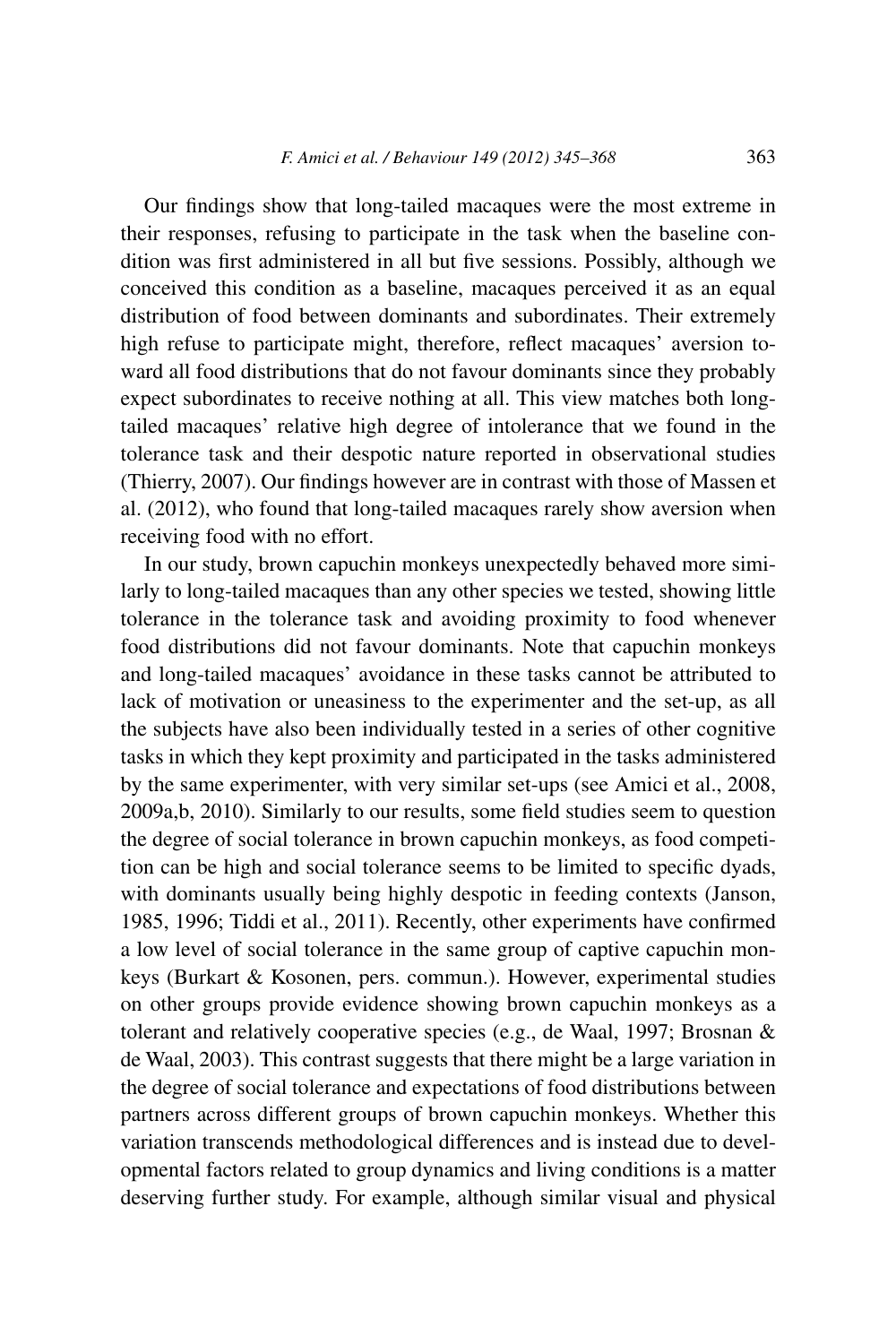contact was guaranteed for all the dyads we tested, future tasks should ideally avoid situations in which some dyads are separated from each other during testing whereas other dyads are not. Moreover, a larger sample of subjects would also allow controlling for intra-specific differences in social tolerance. This would be especially important if considering that social tolerance levels do not only vary across species, but also within species, with possible consequences also in terms of cognition (e.g., Melis et al., 2006; Hare et al., 2007; Braeuer et al., 2009). Interestingly, like in Braeuer et al. (2006, 2009), the four great apes did not differ in their responses in any of the conditions of the food distribution task, although the most dominant bonobo female appeared to refuse participation more than any other great ape.

In conclusion, individuals' proximity avoidance varied across species and this variation appeared to at least partially reflect the inter-specific differences in the strictness of dominance relationships as measured in the tolerance task, with less tolerant species (i.e., brown capuchin monkeys and long-tailed macaques) responding more negatively to food distributions not favouring dominants as if their expectations about how food is usually consumed among group members were violated. Although we found no interspecific differences in the food distribution task among the other species, it is conceivable that other more refined tasks may detect those differences. This, however, remains to be elucidated by future studies using simple paradigms that allow direct comparisons across further species while considering the often underestimated aspect that subjects may have different expectations about how food should be distributed depending on the species they belong and their dominance rank relative to the partners.

# **Acknowledgements**

This work was funded by a SEDSU project (contract number 012-984 NESTPathfinder) and benefitted from discussion supported by the INCORE project (contract number 043318), both funded by the European Community's Sixth Framework Programme (FP6/2002–2006). The manuscript was written while F.A. held a Humboldt Research Fellowship for Postdoctoral Researchers (Humboldt ID number 1138999). We thank Roberto Pacheco Mendez, Fernando Victoria Arceo, Iber Rodriguez Castillo, Liesbeth Sterck, Elisabetta Visalberghi and all the animal keepers at the three facilities for endless support and cooperation. We are very grateful to Barbara Tiddi for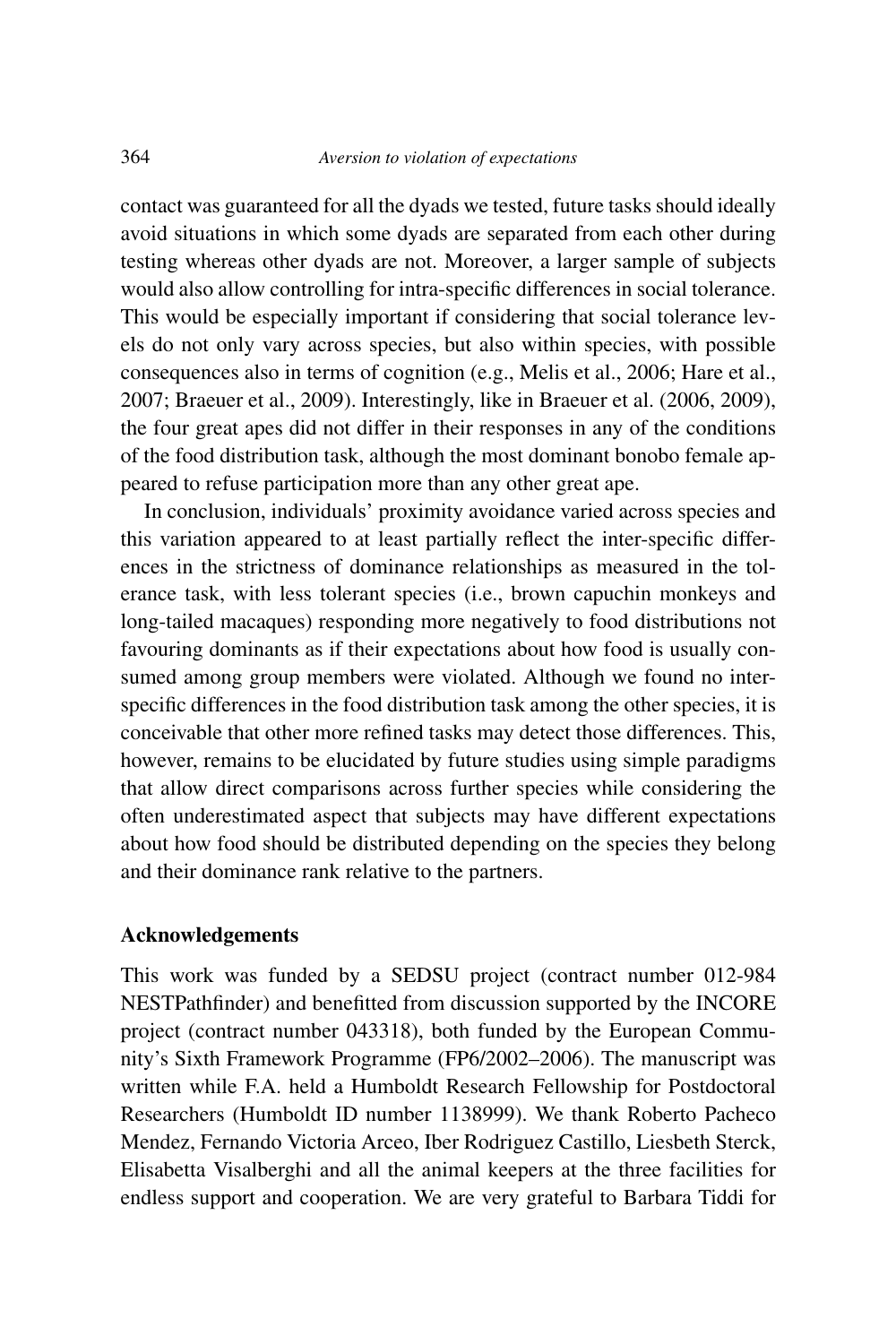generously sharing ideas with us, to Orlaith Fraser for her very helpful comments on statistics, and to Anna Albiach-Serrano for invaluable help. We also thank Liliana Semilia for coding data for inter-observer reliability purposes, and two anonymous reviewers for very helpful comments on an earlier version of this manuscript.

# **References**

- Amici, F., Aureli, F. & Call, J. (2008). Fission–fusion dynamics, behavioural flexibility and inhibitory control in primates. — Curr. Biol. 18: 1415-1419.
- Amici, F., Aureli, F. & Call, J. (2010). Monkeys and apes: are their cognitive skills really so different? — Am. J. Phys. Anthropol. 143: 188-197.
- Amici, F., Aureli, F., Visalberghi, E. & Call, J. (2009a). Spider monkeys (*Ateles geoffroyi*) and capuchin monkeys (*Cebus apella*) follow gaze around barriers: evidence for perspectivetaking? — J. Comp. Psychol. 123: 368-374.
- Amici, F., Call, J. & Aureli, F. (2009b). Variation in withholding of information in three monkey species. — Proc. Roy. Soc. Lond. B: Biol. 276: 3311-3318.
- Aureli, F. & Schaffner, C.M. (2008). Social interactions, social relationships and the social system of spider monkeys. — In: Spider monkeys: behavior, ecology and evolution of the genus *Ateles* (Campbell, C.J., ed.). Cambridge University Press, Cambridge, p. 236-265.
- Braeuer, J., Call, J. & Tomasello, M. (2006). Are apes really inequity averse? Proc. Roy. Soc. Lond. B: Biol. 273: 3123-3128.
- Braeuer, J., Call, J. & Tomasello, M. (2009). Are apes inequity averse? New data on the token-exchange paradigm. — Am. J. Primatol. 7: 175-181.
- Brosnan, S.F. (2006). Nonhuman species' reactions to inequity and their implications for fairness. — J. Soc. Just. 19: 153-185.
- Brosnan, S.F. & de Waal, F.B. (2003). Monkeys reject unequal pay. Nature 425: 297-299.
- Brosnan, S.F. & de Waal, F.B. (2004). Fair refusal by capuchin monkeys. Nature 428: 140.
- Brosnan, S.F. & de Waal, F.B. (2006). Partial support from a nonreplication: comment on Roma, Silberberg, Ruggiero, and Suomi (2006). — J. Comp. Psychol. 120: 74-75.
- Brosnan, S.F., Flemming, T., Talbot, C.F., Mayo, L. & Stoinski, T. (2011). Orangutans (*Pongo pygmaeus*) do not form expectations based on their partner's outcomes. — Folia Primatol. 82: 56-70.
- Brosnan, S.F., Freeman, C. & de Waal, F.B.M. (2006). Capuchin monkey's (*Cebus apella*) reactions to inequity in an unrestricted barpull situation. — Am. J. Primatol. 68: 713-724.
- Brosnan, S.F., Talbot, C., Ahlgren, M., Lambeth, S.P. & Schapiro, S.J. (2010). Mechanisms underlying responses to inequitable outcomes in chimpanzees, *Pan troglodytes*. — Anim. Behav. 79: 1229-1237.
- Burnham, K.P. & Anderson, D.R. (2004). Multimodel inference: understanding AIC and BIC in model selection. — Soc. Methods Res. 33: 261-304.
- Byrne, R.W. (1999). Object manipulation and skill organization in the complex food preparation of mountain gorillas. — In: The mentalities of gorillas and orangutans: comparative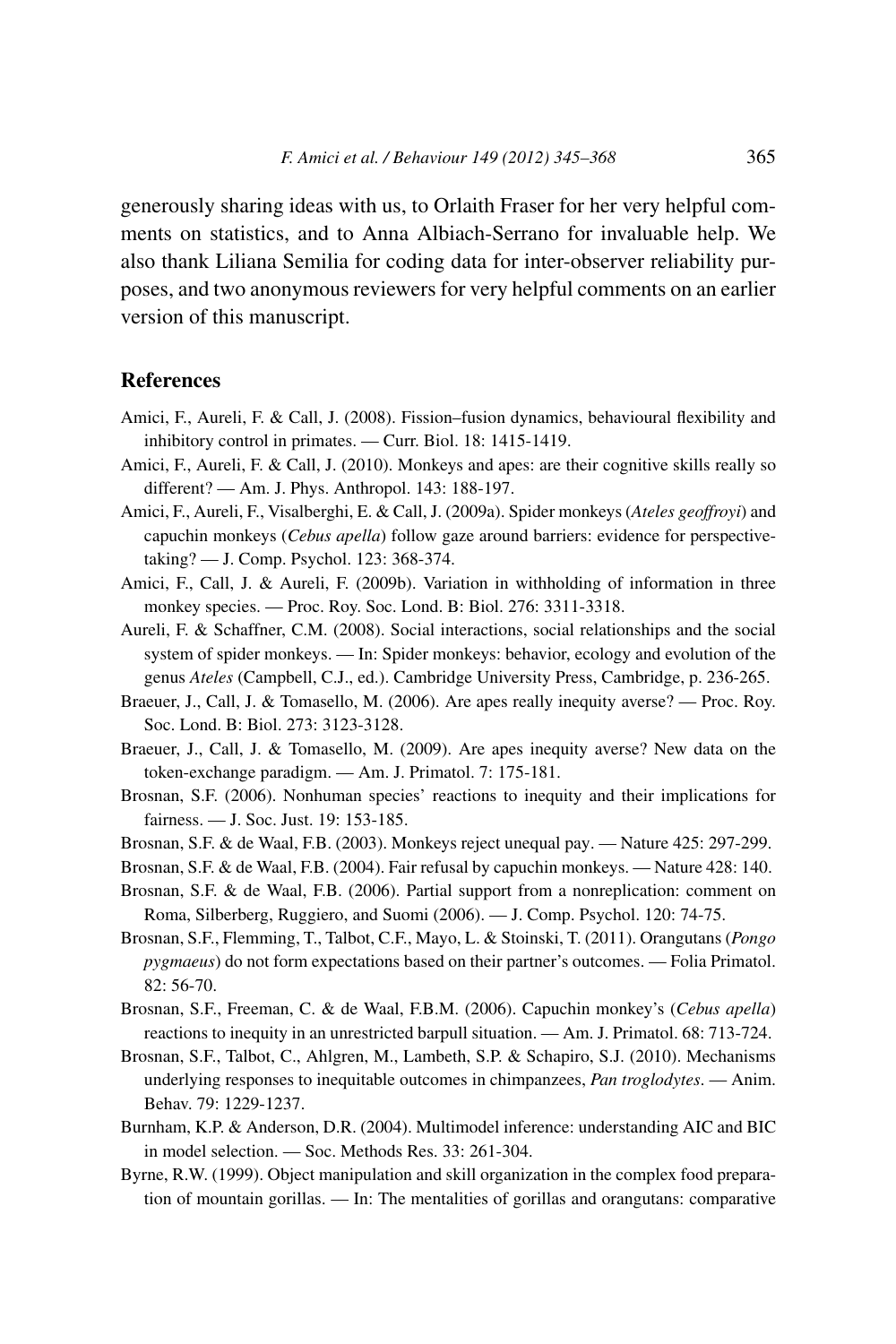perspectives (Parker, S.T., Mitchell, R.W. & Miles, H.L., eds). Cambridge University Press, Cambridge, p. 147-159.

- Chalmeau, R. & Gallo, A. (1996). What chimpanzees (*Pan troglodytes*) learn in a cooperative task. — Primates 37: 39-47.
- Chalmeau, R., Lardeux, K., Brandibas, P. & Gallo, A. (1997). Cooperative problem solving by orangutans (*Pongo pygmaeus*). — Int. J. Primatol. 18: 23-32.
- de Waal, F.B.M. (1989). Behavioral contrasts between bonobo and chimpanzee. In: Understanding chimpanzees (Marquardt, P., ed.). Harvard University Press, Cambridge, MA, p. 154-175.
- de Waal, F.B.M. (1996). Good natured: the origins of right and wrong in humans and other animals. — Harvard University Press, Cambridge, MA.
- de Waal, F.B.M. (1997). Food transfers through mesh in brown capuchins. J. Comp. Psychol. 111: 370-378.
- de Waal, F.B.M. (2006). Joint ventures require joint payoffs: fairness among primates. Soc. Res. 73: 349-364.
- Dindo, M. & de Waal, F.B.M. (2007). Partner effects on food consumption in brown capuchin monkeys. — Am. J. Primatol. 69: 1-9.
- Dubreuil, D., Gentile, M.S. & Visalberghi, E. (2006). Are capuchin monkeys (*Cebus apella*) inequity averse? — Proc. Roy. Soc. Lond. B: Biol. 273: 1223-1228.
- Dufour, V., Pelé, M., Neumann, M., Thierry, B. & Call, J. (2009). Calculated reciprocity after all: computation behind token transfers in orangutans. — Biol. Lett. 5: 172-175.
- Fehr, E. & Schmidt, K.M. (1999). A theory of fairness, competition and cooperation. Q. J. Econ. 114: 817-868.
- Feigenson, L., Dehaene, S. & Spelke, E. (2004). Core systems of number. Trends Cogn. Sci. 8: 307-314.
- Hare, B., Melis, A., Woods, V., Hastings, S. & Wrangham R. (2007). Tolerance allows bonobos to outperform chimpanzees in a cooperative task. — Curr. Biol. 17: 619-623.
- Hauser, M., Tsao, F., Garcia, P. & Spelke, E. (2003). Evolutionary foundations of number: spontaneous representation of numerical magnitudes by cotton-top tamarins. — Proc. Roy. Soc. Lond. B: Biol. 270: 1441-1446.
- Jaeggi, A.V., Stevens, J.M.G. & van Schaik, C.P. (2010). Tolerant food sharing and reciprocity is precluded by despotism among bonobos but not chimpanzees. — Am. J. Phys. Anthropol. 143: 41-51.
- Janson, C.H. (1985). Aggressive competition and individual food consumption in wild brown capuchin monkeys (*Cebus apella*). — Behav. Ecol. Sociobiol. 18: 125-138.
- Janson, C.H. (1996). Toward an experimental socioecology of primates. Examples from Argentine brown capuchin monkeys (*Cebus apella nigritus*). — In: Adaptive radiations of neotropical primates (Norconk, M.A., Rosenberger, A.L. & Garber, P.A., eds). Plenum Press, New York, NY, p. 309-325.
- Kappeler, P.M. & Pereira, M.E. (2003). Primate life histories and socioecology. University of Chicago Press, Chicago, IL.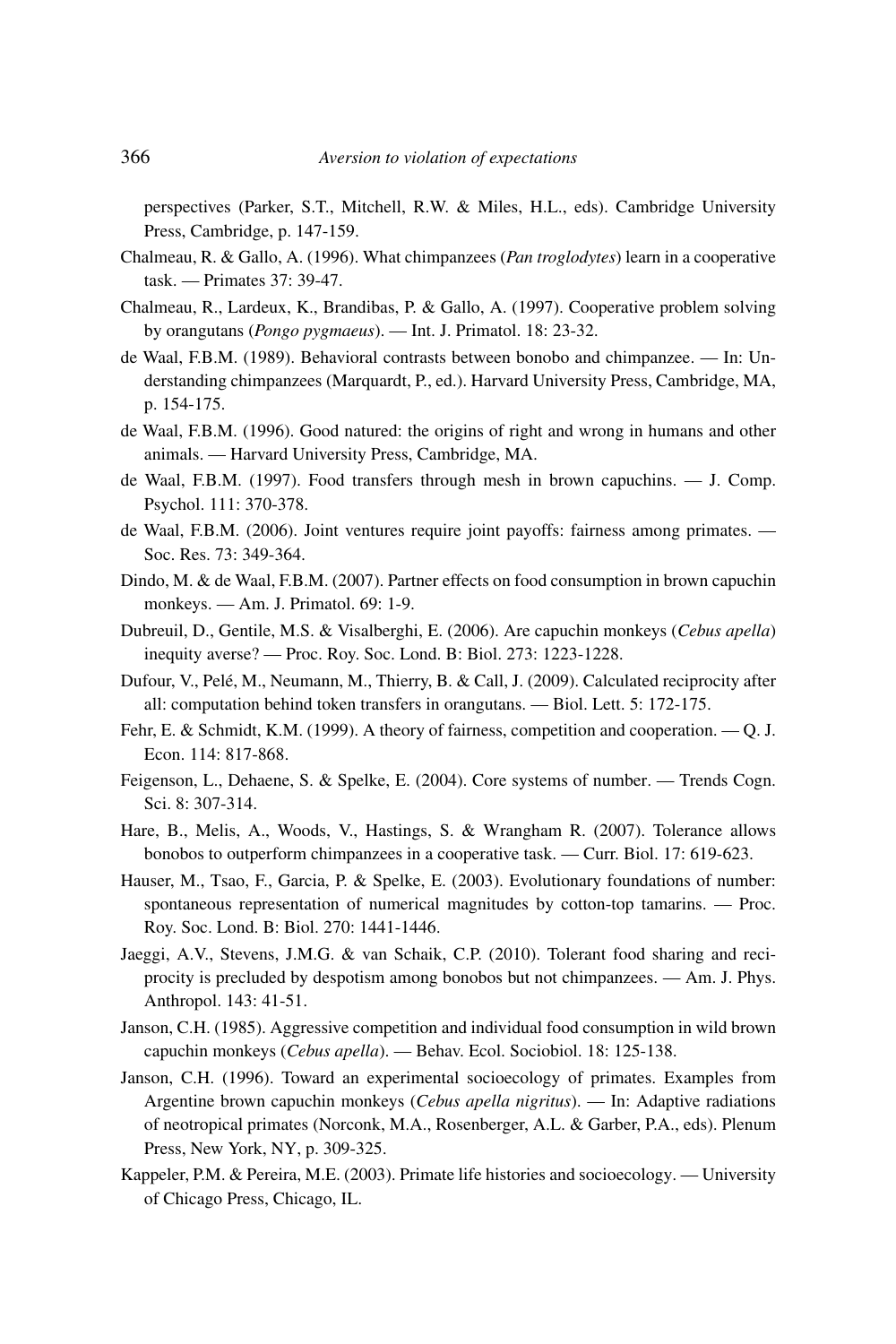- Massen, J.J.M., van den Berg, L.M., Spruijt, B.M. & Sterck, E.H.M. (2012). Inequity aversion in relation to effort and relationship quality in long-tailed macaques (*Macaca fascicularis*). — Am. J. Primatol. 74: 145-156.
- Melis, A.P., Hare, B. & Tomasello, M. (2006). Chimpanzees recruit the best collaborators. Science 311: 1297-1300.
- Neiworth, J.J., Johnson, E.T., Whillock, K., Greenberg, J. & Brown, V. (2009). Is a sense of inequity an ancestral primate trait? Testing social inequity in cotton top tamarins (*Saguinus oedipus*). — J. Comp. Psychol. 123: 10-17.
- Roma, P.G., Silberberg, A., Ruggiero, A.M. & Suomi, S.J. (2006). Capuchin monkeys, inequity aversion, and the frustration effect. — J. Comp. Psychol. 120: 67-73.
- Schmitt, V. & Fischer, J. (2011). Representational format determines numerical competence in monkeys. — Nature Commun. 2: 257.
- Silberberg, A., Crescimbene, L., Addessi, E., Anderson, J.R. & Visalberghi, E. (2009). Does inequity aversion depend on a frustration effect? A test with capuchin monkeys (*Cebus apella*). — Anim. Cogn. 12: 505-509.
- Singleton, I., Knott, C.D., Morrogh-Bernard, H.C., Wich, S.A. & van Schaik, C.P. (2009). Ranging behavior of orangutan females and social organization. — In: Orangutans: geographic variation in behavioral ecology and conservation (Wich, S.A., Utami Atmoko, S.S., Mitra Setia, T. & van Schaik, C.P., eds). Oxford University Press, New York, NY, p. 205-213.
- Smuts, B.B., Cheney, D.L., Seyfarth, R.M., Wrangham, R.W. & Struhsaker, T.T. (1987). Primate societies. — University of Chicago Press, Chicago, IL.
- Stoinski, T.S., Hoff, M.P. & Maple, T.L. (2003). Proximity patterns of female western lowland gorillas (*Gorilla gorilla gorilla*) during the six months after parturition. — Am. J. Primatol. 61: 61-72.
- Tabachnick, B.G. & Fidell, L.S. (2007). Using multivariate statistics, 5th edn. Pearson Education, Boston, MA.
- Takimoto, A. & Fujita, K. (2011). I acknowledge your help: capuchin monkeys' sensitivity to others' labor. — Anim. Cogn. 14: 715-725.
- Talbot, C., Williams, L.E. & Brosnan, S.F. (2011). Squirrel monkeys' response to inequitable outcomes indicates evolutionary convergence within the primates. — Biol. Lett. 7: 680- 682.
- Thierry, B. (2007). Unity in diversity: lessons from macaque societies. Evol. Anthropol. 16: 224-238.
- Tiddi, B., Aureli, F., di Sorrentino, E.P., Janson, C.H. & Schino, G. (2011). Grooming for tolerance? Two mechanisms of exchange in wild tufted capuchin monkeys. — Behav. Ecol. 22: 663-669.
- van Schaik, C.P. (2003). Local traditions in orangutans and chimpanzees: social learning and social tolerance. — In: The biology of traditions: models and evidence (Fragaszy, D.M. & Perry, S., eds). Cambridge University Press, New York, NY, p. 297-328.
- van Wolkenten, M.V., Brosnan, S.F. & de Waal, F.B.M. (2007). Inequity responses of monkeys modified by effort. — Proc. Natl. Acad. Sci. USA 104: 18854-18859.